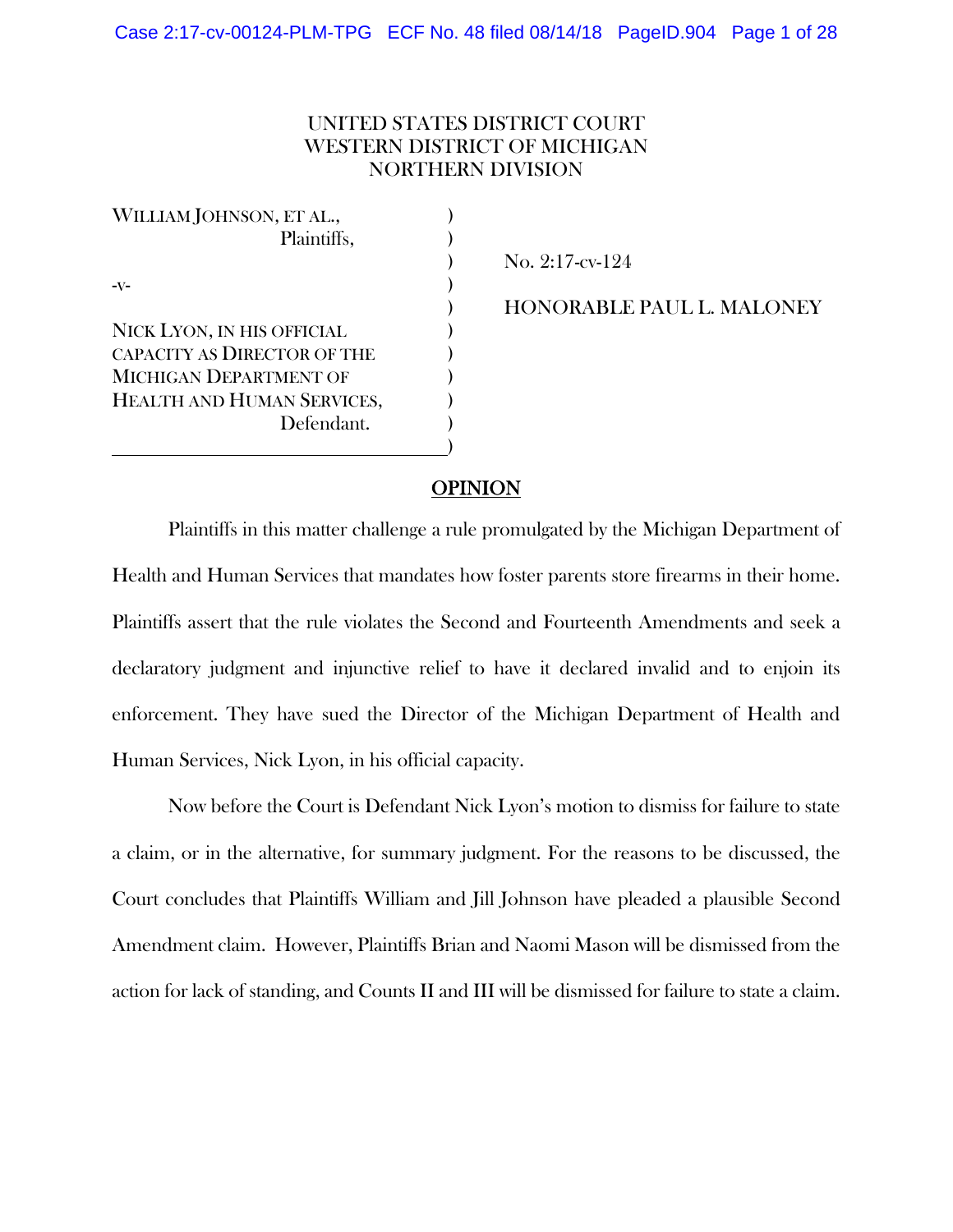## I. Background

 The following discussion of the facts is adapted from Plaintiffs' complaint, and for purposes of the instant motion, must be taken to be true.

## A. The Plaintiffs

## 1. The Johnson Family

William Johnson lives with his wife, Jill Johnson in Ontonagon, Michigan. Mr. Johnson is a veteran of the United States Marine Corps, and he possesses a Michigan Concealed Pistol License. On March 28, 2017, the State of Michigan removed the Johnsons' five-year-old grandson from his mother's custody. A state court then authorized the Michigan Department of Health and Human Services to take custody of the Johnson's grandson for care and supervision.

The Department placed the child with the Johnsons in a "relative care placement." Relative care placements are unlike typical foster care because the child is placed with a family member, and the Department does not require that the guardian be a licensed foster parent. However, the Johnsons began the licensing process anyway because the Department asked them if they would be willing to provide foster care to other children too.

When the Johnsons went to pick up their grandson, a caseworker searched Mr. Johnson. The employee demanded to see his concealed-carry license and stated that he would have to provide the serial numbers for any guns that he stored in his home. Mr. Johnson questioned the need to do so, and the caseworker allegedly responded, "If you want to care for your grandson, you will have to give up some of your constitutional rights." The employee declared that there "would not be a power struggle" over the Johnson's grandson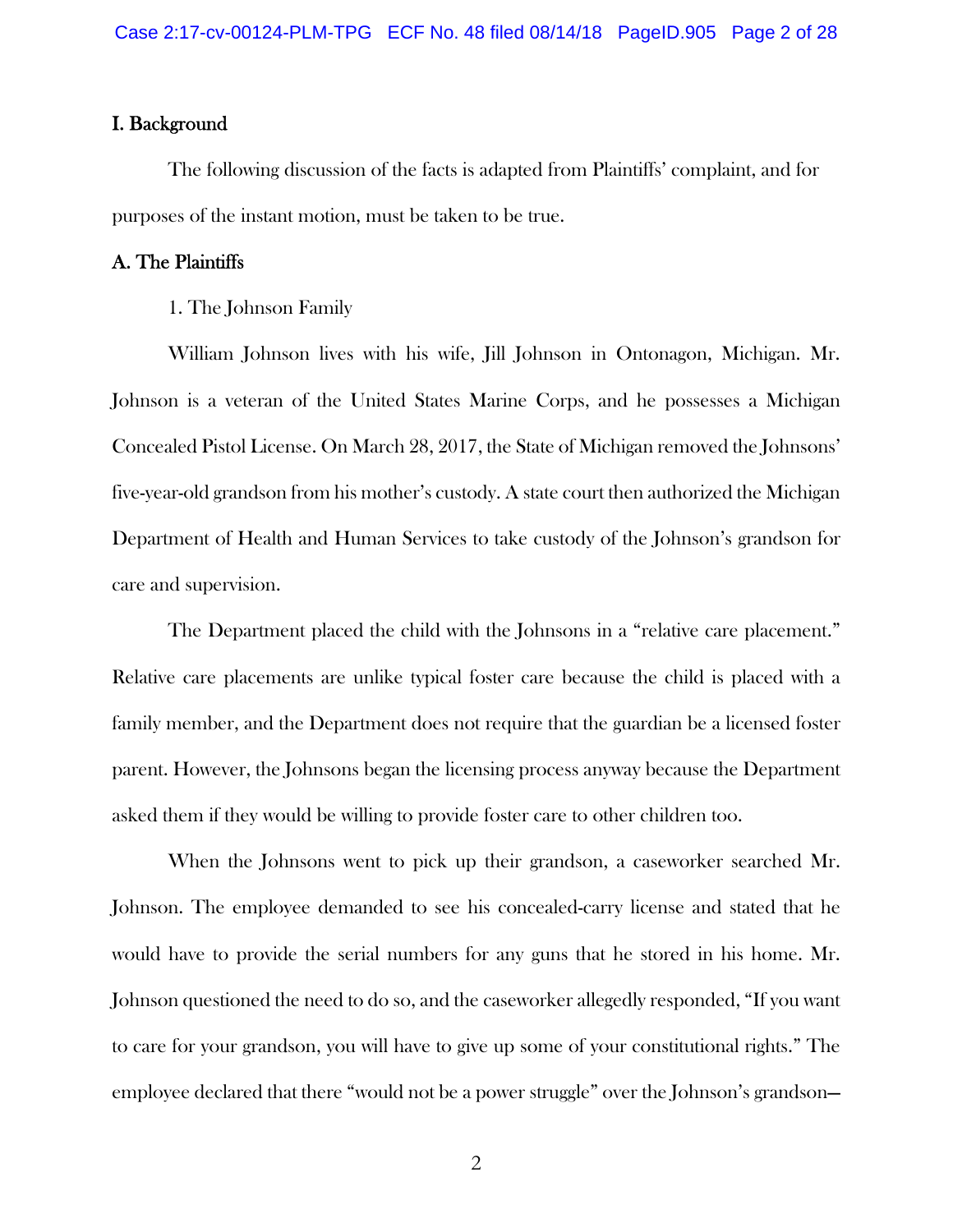if Mr. Johnson did not comply with the firearm-related requirements, the Department would take the child and place him in a foster home.

Two weeks later, the state court held a hearing to formalize the relative care placement. The judge allegedly said during the hearing, "We know we are violating numerous constitutional rights here, but if you do not comply, we will remove the boy from your home." The Johnsons complied with the Department's requirements and their grandson lived with them from April to August of 2017.

On August 1, 2017, the court ordered that the Johnsons' grandson be returned to his mother's care. But the Johnsons decided to continue with the foster care process even after these interactions with the Department. They received their foster care license on October 23, 2017 and are licensed to foster up to three children. On November 1, 2017, the Johnsons agreed to take a 12-year-old boy into their home as a foster child.

2. The Mason Family

Brian and Naomi Mason also live in Ontonagon, Michigan. Mr. Mason is a pastor with the Ontonagon Baptist Church and the Chair of the Ontonagon County Department of Health and Services Board. Mr. Mason possesses a valid Concealed Pistol License and is NRA-certified as a range officer. The Masons assert that they would become foster parents in Michigan, but they have refrained from doing so because they know that they would not be able to possess loaded, functional firearms in their home.

3. The Second Amendment Foundation

The Second Amendment Foundation is a non-profit corporation, formed and based in Washington. The Johnsons and Masons are members of the SAF. SAF was incorporated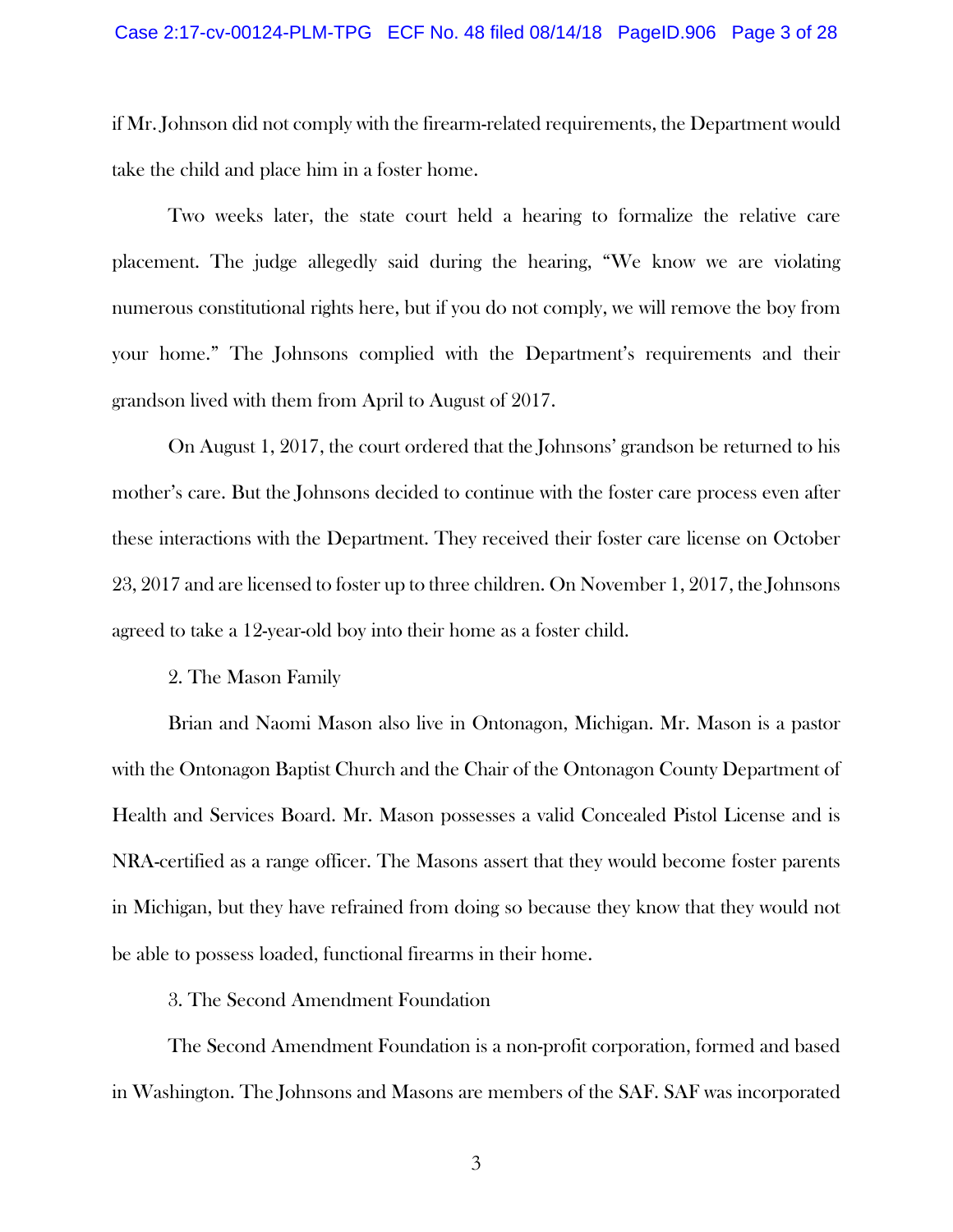with the purpose of advancing the constitutional right to privately own, possess, and bear firearms. It accomplishes its purpose through education, research, publishing, advocacy, and legal action on behalf of its members. The Court notes that SAF has represented its members in two similar suits in federal district court in Illinois and Oklahoma.

## B. Rule 400.9415

At issue in this suit is Rule 400.9415 of the Michigan Administrative Code ("Rule

415"), promulgated by the Michigan Department of Health & Human Services. That rule states:

# R 400.9415 Hazardous materials. Rule 415.

(1) A foster parent shall follow the agency's hazardous materials policy.

(2) Dangerous and hazardous materials, objects, weapons, chemicals, medication, or equipment that may present a risk to children placed in the foster home shall be stored securely and out of the reach of children, as appropriate for the age and functioning level of the children.

(3) Firearms are subject to the following conditions:

(a) Stored in a locked metal or solid wood gun safe or

(b) Trigger-locked and stored without ammunition in a locked area.

(c) Ammunition shall be stored in a separate locked location.

(d) A handgun shall be registered. Documentation of the registration of the handgun shall be available for review.

# II. Posture of the Case and Standard of Review

Plaintiffs filed suit on July 17, 2017, raising three claims under 42 U.S.C. § 1983. The

Department filed a motion to dismiss or for summary judgment in lieu of an answer on

September 29, 2017. It asserts that the complaint should be dismissed for one or more of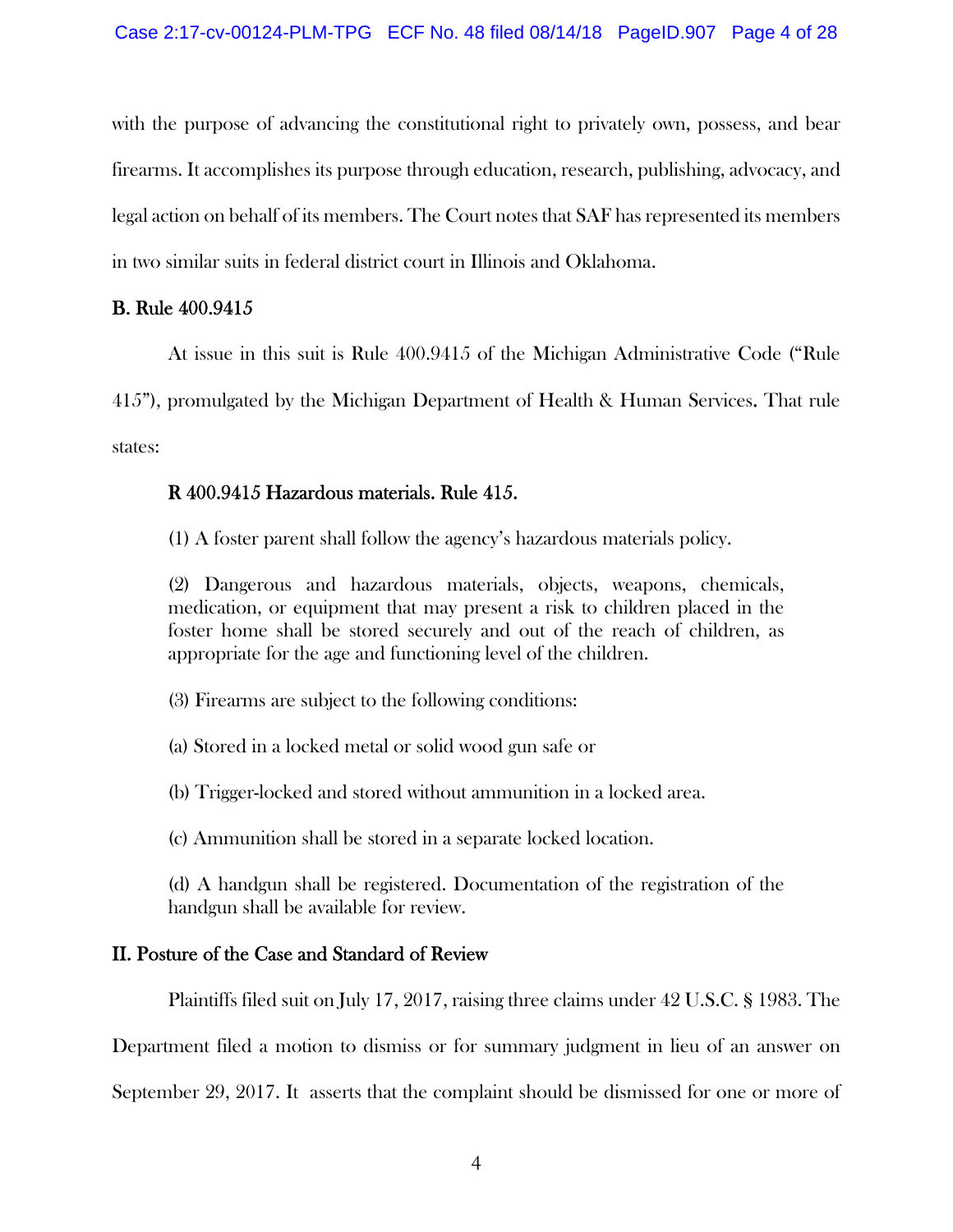#### Case 2:17-cv-00124-PLM-TPG ECF No. 48 filed 08/14/18 PageID.908 Page 5 of 28

the following reasons: lack of standing, unripe claims, *Burford* abstention, or for failure to state a valid constitutional claim. The Court held a hearing on June 7, 2018 and indicated that it was treating the instant motion as a motion to dismiss only and would not be considering the motion for summary judgment prior to any formal discovery. The Court also ordered supplemental briefing on the appropriate level of constitutional scrutiny for Plaintiffs' Second Amendment claim. The parties timely filed the briefs, and the motion is now ripe for resolution.

A complaint must contain a short and plain statement of the claim showing how the pleader is entitled to relief. Fed. R. Civ. P. 8(a)(2). The complaint need not contain detailed factual allegations, but it must include more than labels, conclusions, and formulaic recitations of the elements of a cause of action. *Bell Atl. Corp. v. Twombly*, 550 U.S. 544, 555 (2007). A defendant bringing a motion to dismiss for failure to state a claim under Rule  $12(b)(6)$  tests whether a cognizable claim has been pled in the complaint. *Scheid v. Fanny* Farmer Candy Shops, Inc., 859 F.2d 434, 436 (6th Cir. 1988).

 To survive a motion to dismiss under Rule 12(b)(6), the plaintiff must provide sufficient factual allegations that, if accepted as true, are sufficient to raise a right to relief above the speculative level, Twombly, 550 U.S. at 555, and the "claim to relief must be plausible on its face" Id. at 570. "A claim is plausible on its face if the 'plaintiff pleads factual content that allows the court to draw the reasonable inference that the defendant is liable for the misconduct alleged." Ctr. for Bio-Ethical Reform, Inc. v. Napolitano, 648 F.3d 365, 369 (6th Cir. 2011) (quoting Twombly, 550 U.S. at 556).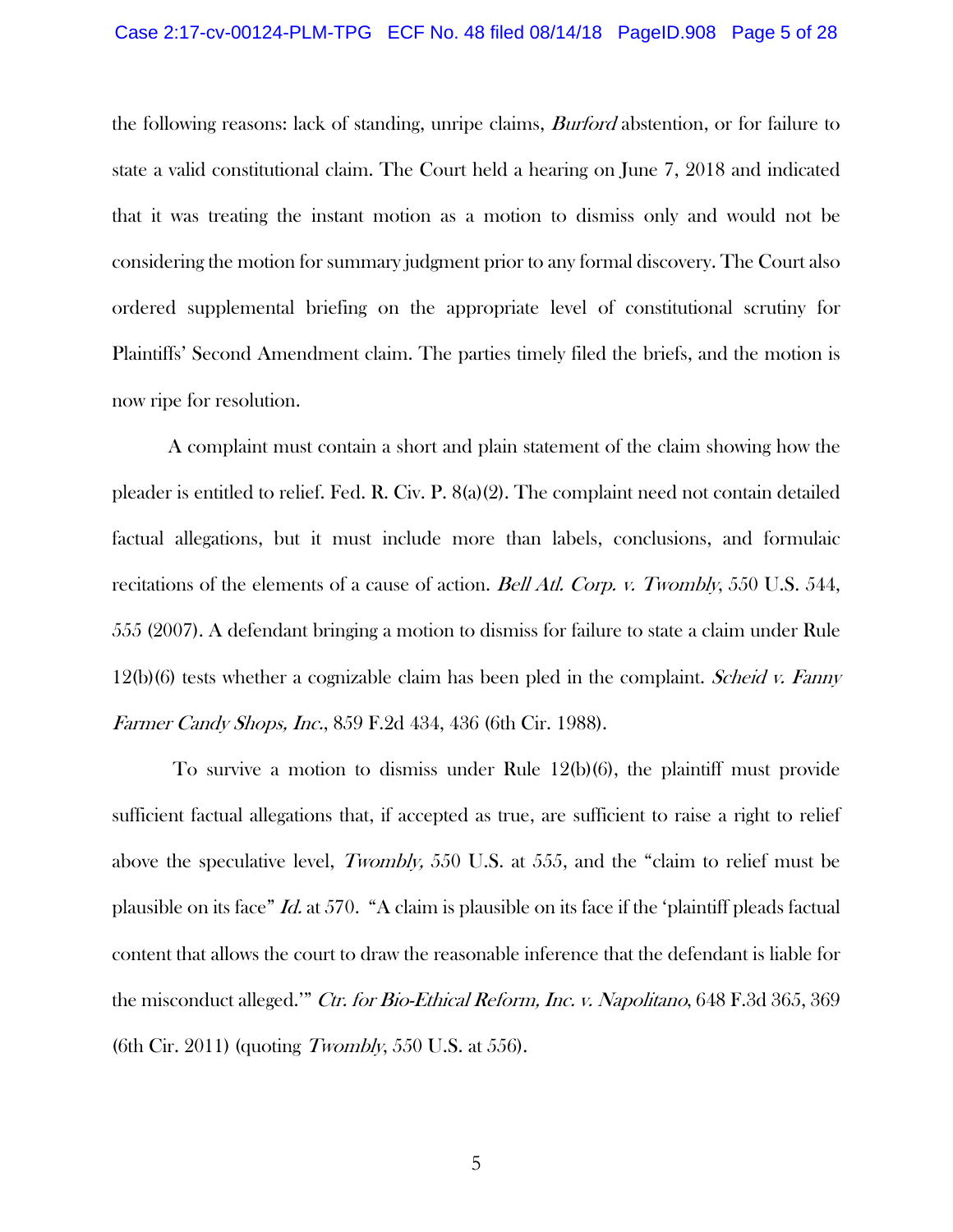## III. Discussion

## A. Justiciability

 The Department challenges the justiciability of Plaintiffs' claims, arguing that they lack standing, have not presented ripe claims, and are barred by abstention doctrine. The Department also requests that the Court stay the case due to pending legislation.

1. Standing

 Article III courts have limited jurisdiction—they hear "cases or controversies." U.S. Const. Art. III, § 2. The requirement that a plaintiff have standing "limits federal court jurisdiction to actual controversies so that the judicial process is not transformed into 'a vehicle for the vindication of the value interests of concerned bystanders." Coal Operators & Assocs., Inc. v. Babbitt, 291 F.3d 912, 915 (6th Cir. 2002) (quoting Valley Forge Christian College v. Americans United for Separation of Church & State, Inc., 454 U.S. 464, 473, (1982)). A plaintiff's personal interest in the litigation must exist at the commencement of the suit and throughout the duration of the suit. Friends of the Earth, Inc. v. Laidlaw Envtl. Servs., Inc., 528 U.S. 167, 189 (2000).

 To establish standing, "a plaintiff must demonstrate (1) he or she has suffered an 'injury in fact' that is (a) concrete and particularized and (b) actual or imminent, as opposed to conjectural or hypothetical; (2) the injury is fairly traceable to the defendant's challenged action; and (3) it is likely, not speculative, that the injury will be redressed by a favorable decision." Ailor v. City of Maynardville, Tenn., 368 F.3d 587, 596 (6th Cir. 2004) (citations omitted).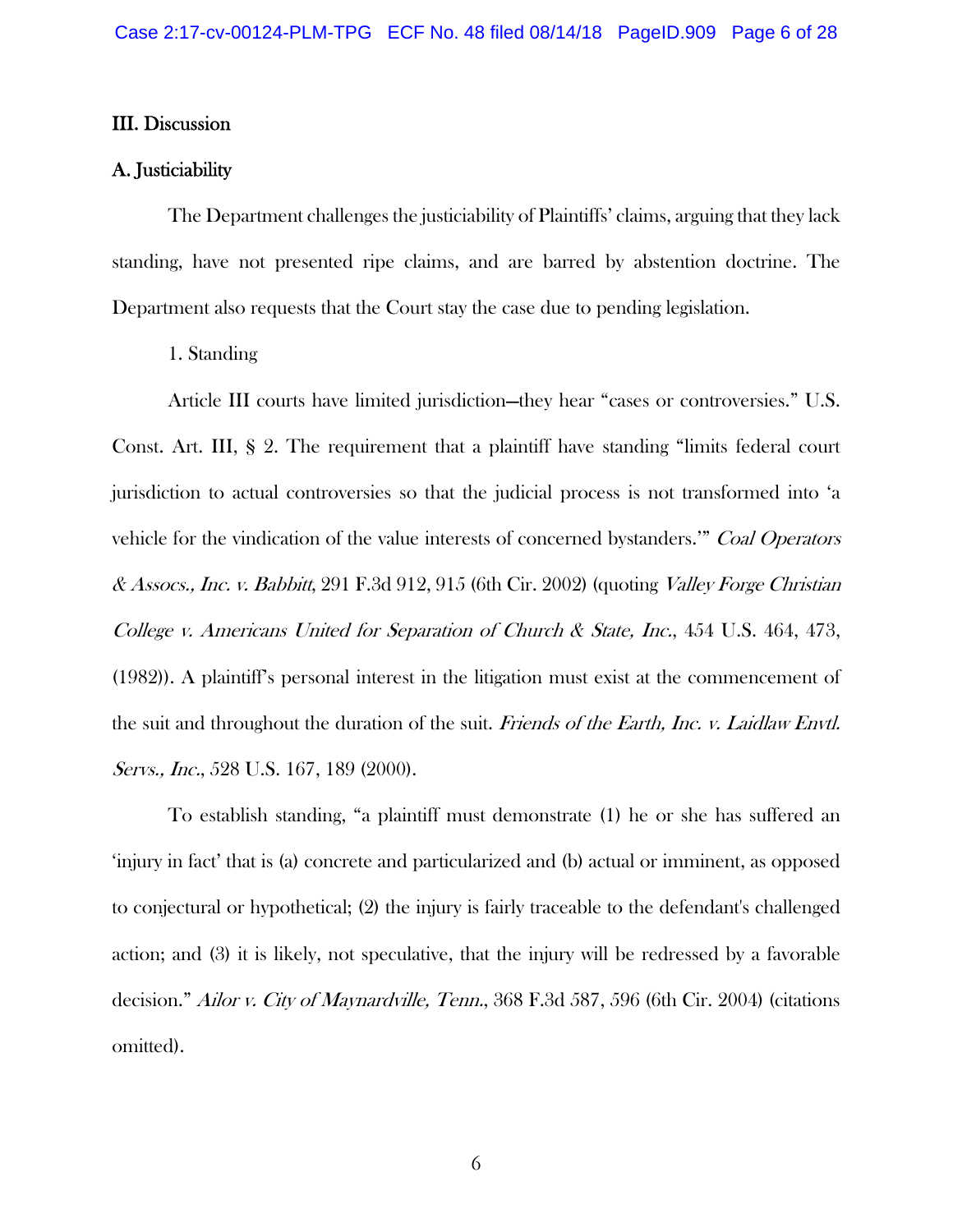However, an action for a declaratory judgment, like here, is generally brought before a completed injury-in-fact has occurred. The plaintiff bringing the action has standing if he is able to demonstrate "actual present harm or a significant possibility of future harm to justify pre-enforcement relief." Peoples Rights Organization v. City of Columbus, 152 F.3d 522, 527 (6th Cir. 1998) (citing *National Rifle Ass'n v. Magaw*, 132 F.3d 272, 279 (6th Cir. 1997)). "[I]t is clear that an individual does not have to await the consummation of threatened injury to obtain preventive relief. Rather, if the injury is certainly impending, that is sufficient." Id. (citing United Farm Workers Union, 442 U.S. 289, 298 (1979). The Sixth Circuit has further explained that "a citizen should be allowed to prefer 'official adjudication to public disobedience.'" Magaw, 132 F.3d at 287 (quoting WRIGHT & MILLER, Federal Practice and Procedure, § 2532.5 (2d ed. 1984).

 The Court concludes that the Johnsons have demonstrated that they have standing. The Johnsons are licensed foster parents under a present obligation to abide by Rule 415. Thus, the Johnsons have alleged an injury-in-fact because they have been forced to behave in a manner that they believe violates their Second Amendment right to bear arms. The injury is obviously traceable to the Defendant, as the Head of the Department of Health and Human Services, the agency that promulgated the rule and issues foster care licenses. Finally, the matter is redressable because the Court has the ability to issue a declaratory judgment if it finds that Rule 415 violates the Johnsons' Second Amendment rights. See, e.g., Aldens Inc. v. Ryan, 454 F. Supp. 465 (W.D. Okla. 1976) (concluding that the threatened enforcement of an allegedly unconstitutional law satisfied the imminent risk of harm required for an action under the Declaratory Judgment Act). Accordingly, the Court determines that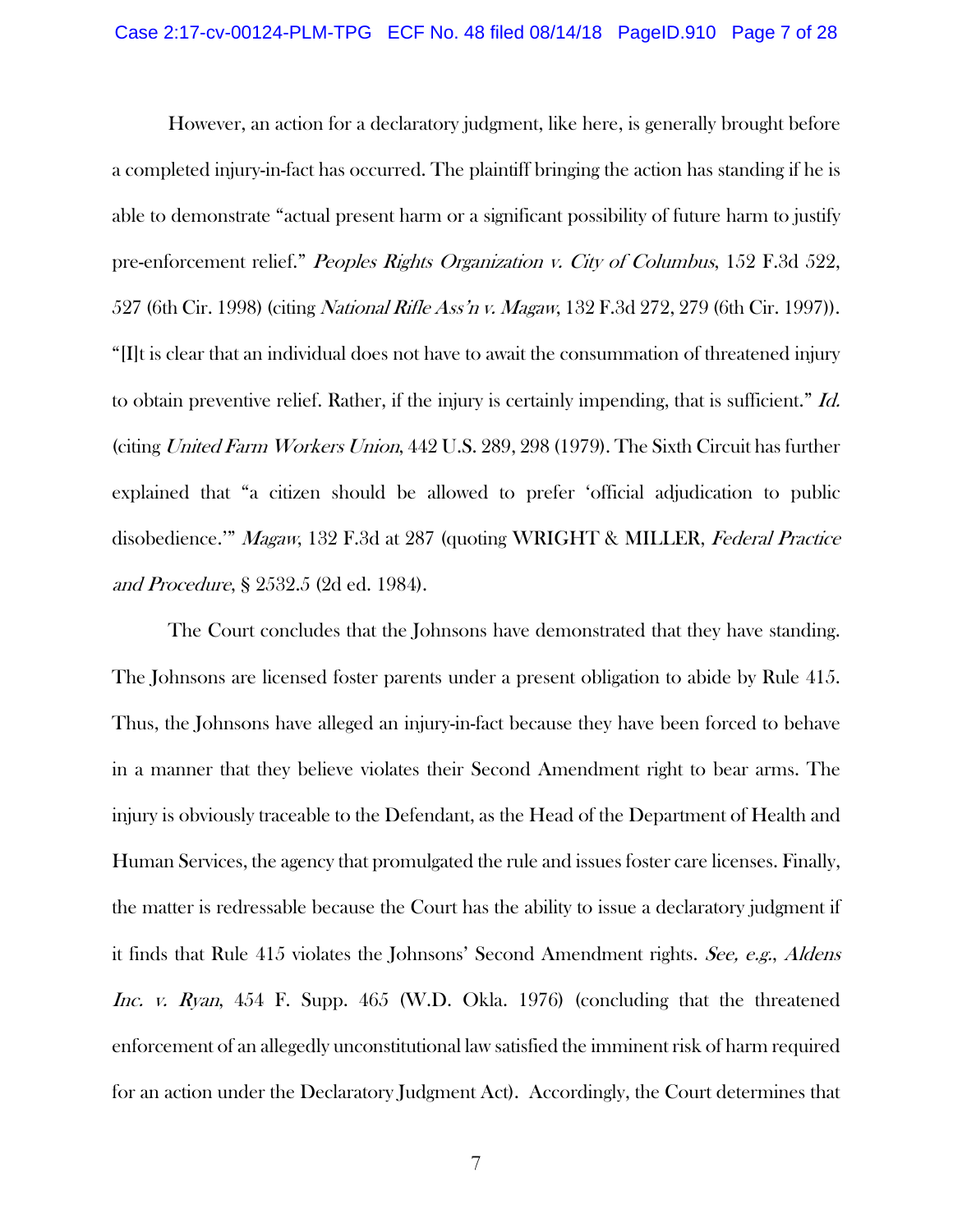#### Case 2:17-cv-00124-PLM-TPG ECF No. 48 filed 08/14/18 PageID.911 Page 8 of 28

the Johnsons have standing. Lujan v. Defenders of Wildlife, 504 U.S. 555, 560 (1992) (explaining that injury-in-fact, causation, and redressability form "the irreducible constitutional minimum of standing").

 However, the Court also concludes that the Masons do not have standing because they have failed to demonstrate actual present harm or a significant possibility of future harm. Peoples Rights Org., 152 F.3d 527. Instead, they have presented only a "generalized" grievance' shared in substantially equal measure  $\ldots$  by a large class of citizens." Magaw, 132 F.3d at 294 (quoting Warth v. Seldin, 422 U.S. 490, 499 (1975); see also Clapper v. Amnesty Intern. USA, 568 U.S. 398, 414 (2013) ("The Court declines to abandon [its] usual reluctance to endorse standing theories that rest on speculation about the decisions of independent actors.").

 Unless and until the Masons apply for a license, they are part of the broad class of gun owners with a generalized grievance against the Michigan Department of Health and Human Services. See Magaw, 132 F.3d at 294. Because "[t]he threat of [enforcement] against these plaintiffs is still abstract, hypothetical, and speculative[,]" they cannot "demonstrate the personal stake and interest necessary to give the litigation the concreteness required for Article III standing." *Id.* (citing *Raines v. Byrd*, 521 U.S. 811 (1997)).

 Associations have their own rules relating to standing. "An association has standing to bring suit on behalf of its members when its members would otherwise have standing to sue in their own right, the interests at stake are germane to the organization's purpose, and neither the claim asserted nor the relief requested requires the participation of individual members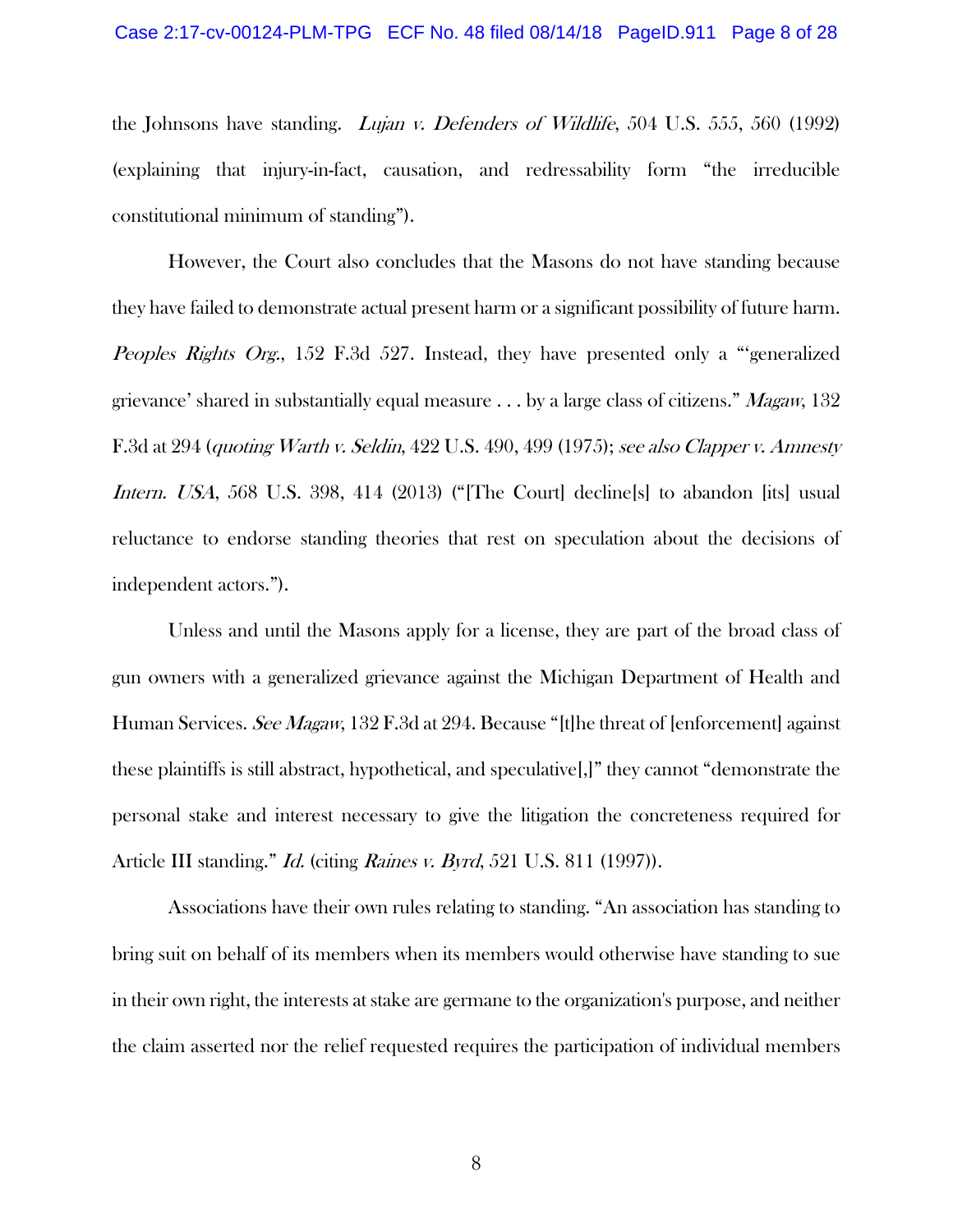in the lawsuit." Friends of the Earth Inc., 528 U.S. at 181 (citing Hunt v. Washington State Apple Advertising Comm'n, 432 U.S. 333, 343 (1977)).

 SAF meets the criteria for associational standing. The Court has concluded that its individual members—the Johnsons—have standing. Tennessee Republican Party v. SEC, 863 F.3d 507, 520 (6th Cir. 2017) (quoting *Sierra Club 2015*, 793 F.3d at 661). The interests at stake in the case—the right to possess and bear arms within the home—are clearly germane to SAF's stated purpose. Id. And as the district court noted in *Peoples Rights*, "[b]ecause this is an action for declaratory and injunctive relief, the benefit of Plaintiff's success in this action will inure all members of [the organization] who would have had individual standing to challenge the ordinance<sup>[]</sup>. Their participation as individuals is not necessary." *Peoples Rights* Org. v. City of Columbus, 925 F. Supp. 1254, 1260 (S.D. Ohio 1996) rev'd in part on other grounds, 152 F.3d 522 (6th Cir. 1998). Thus, the third requirement is met, so SAF has demonstrated it has associational standing to participate in this suit.

 Additionally, the Department argues that the Plaintiffs have not established standing for a facial challenge to Rule 415. It asserts that "no circuit has accepted an overbreadth challenge in the Second Amendment context[,]" and that "[c]ourts similarly reject facial challenges to statutes based on the Second Amendment." (ECF No. 9 at PageID.189–90.) In response, Plaintiffs note that several recent Second Amendment decisions of the Supreme Court and Courts of Appeal resulted from facial challenges.

 The Court concludes that the Plaintiffs have the better of the argument. The leading Supreme Court opinion on the Second Amendment, *Heller v. District of Columbia*, was a facial challenge, 554 U.S. 570, 635–36 (2008). The Supreme Court has since noted that,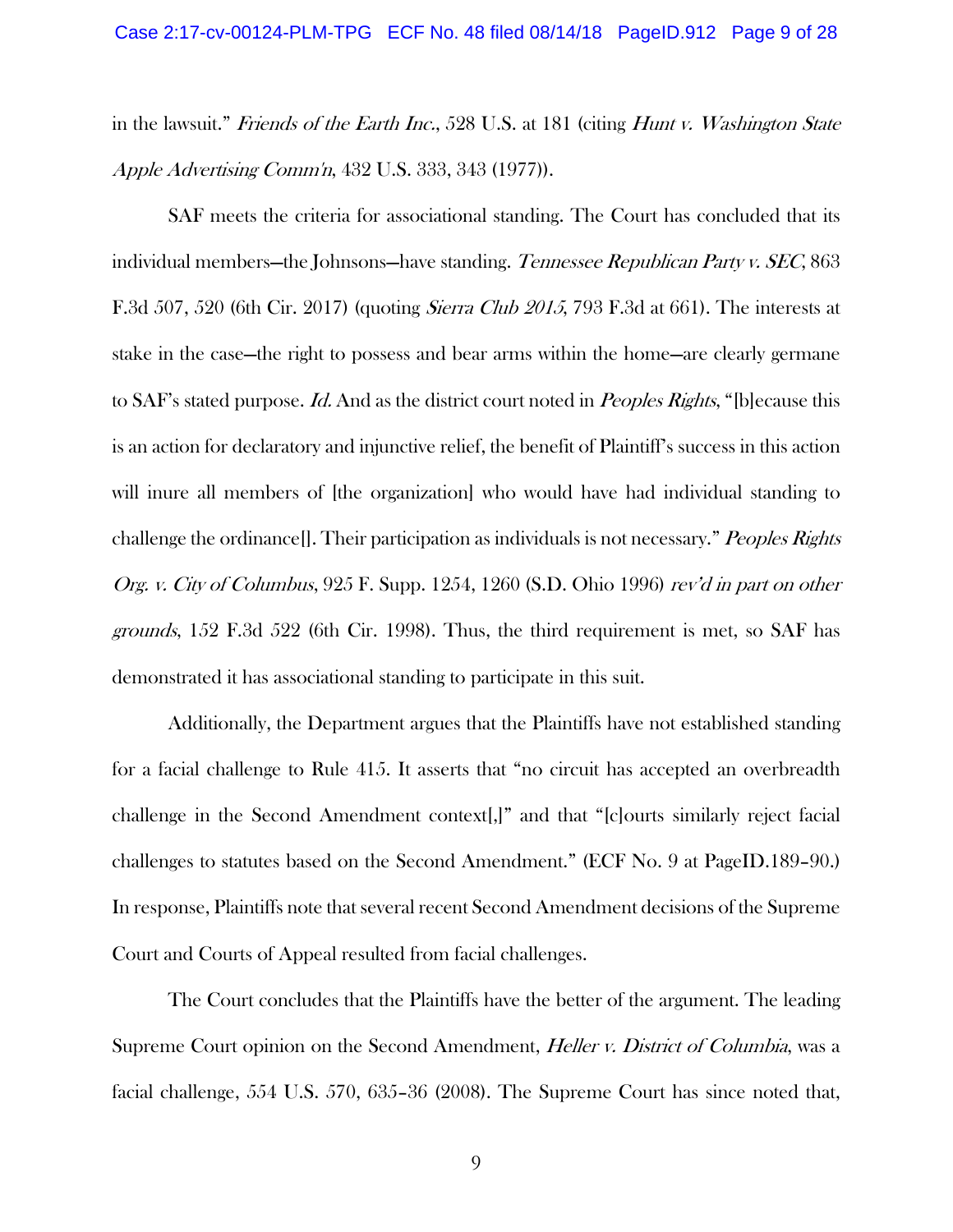"while [facial] challenges are 'the most difficult to mount successfully,'" they are not "categorically barred or especially disfavored." City of Los Angeles v. Patel, 135 S. Ct. 2443, 2449 (2015) (concluding that facial challenge under the Fourth Amendment was cognizable by reference to *Heller*).

 Plaintiffs have standing to assert a facial challenge in this matter because they allege that there is no set of circumstances in which Rule 415 would be valid. *Id.*; see also United States v. Salerno, 481 U.S. 739, 745 (1987) ("A facial challenge to a legislative Act is, of course, the most difficult challenge to mount successfully, since the challenger must establish that no set of circumstances exists under which the Act would be valid.").

The Department's quotations from and citations to United States v. Chester are unpersuasive. There, the Fourth Circuit held that a criminal defendant charged with violating 18 U.S.C. § 922(g)(9) could not assert a valid overbreadth challenge because the statute had been constitutionally applied to him. 514 F. App'x 393, 395 (4th Cir. 2011). *Chester* is distinguishable because it arises in the criminal context, and because the court had already concluded that the statute was constitutionally applied to the defendant. Because the defendant lacked individual standing to pursue his as-applied claim, he could not "challenge [the] statute on the ground that it may conceivably be applied unconstitutionally to others, in other situations not before the Court." Id. (quoting United States v. Masciandaro, 638 F.3d 458, 474 (4th Cir. 2011).

 Here, the Johnsons have standing to pursue their as-applied challenge as analyzed, supra. And they allege that the plain terms of Rule 415 restricts the conduct of all foster parents in a way that conflicts with the core right protected by the Second Amendment in all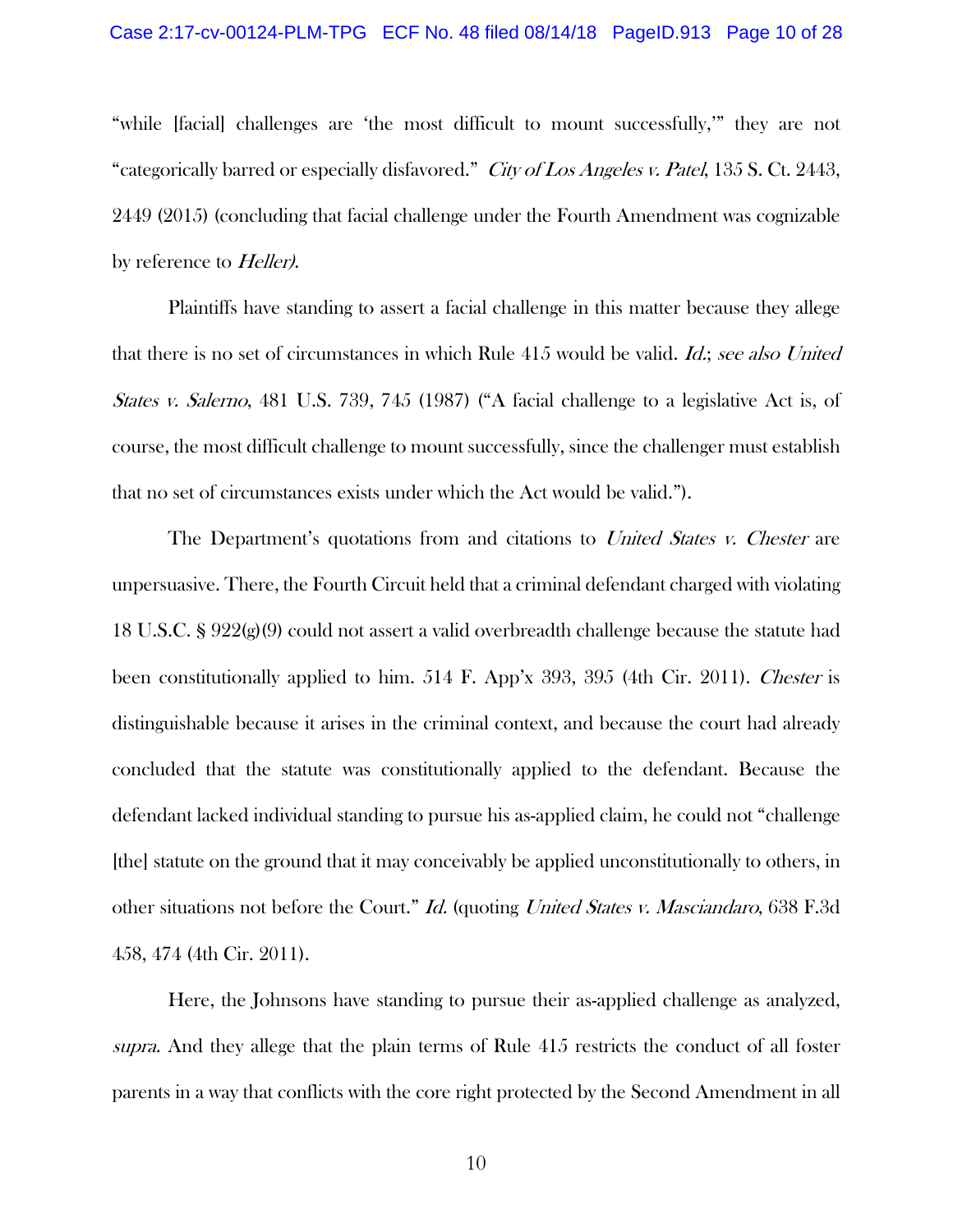cases. Thus, the Court concludes that Plaintiffs have standing to pursue a facial challenge to Rule 415, as did the plaintiffs in Heller.

2. Ripeness

 The Department also argues that Plaintiffs' claims are not yet ripe. Like standing, ripeness "is drawn both from Article III limitations on judicial power and from prudential reasons for refusing to exercise jurisdiction." Nat'l Park Hospitality Ass'n v. Dep't of Interior, 538 U.S. 803, 808 (2003). The ripeness doctrine serves to "avoid[ ] . . . premature adjudication" of legal questions and to prevent courts from "entangling themselves in abstract debates" that may turn out differently in different settings. Id. at 807. In its broadest formulation, the ripeness doctrine poses "a question of timing" and counsels against resolving a case that is "anchored in future events that may not occur as anticipated, or at all." Magaw, 132 F.3d at 284.

 Generally, courts look to three factors to "guide the ripeness inquiry: (1) the likelihood that the harm alleged by the plaintiffs will ever come to pass; (2) whether the factual record is sufficiently developed to produce a fair adjudication of the merits of the parties' respective claims; and (3) the hardship to the parties if judicial relief is denied at this stage in the proceedings." *Berry v. Schmitt*, 688 F.3d 290, 298 (6th Cir. 2012) (internal quotation marks omitted).

 "In declaratory judgment actions, it is often difficult to draw a line between actual controversies and attempts to obtain advisory opinions on the basis of hypothetical controversies." Kardules v. City of Columbus, 95 F.3d 1335, 1343 (6th Cir. 1996). As Justice Brennan explained in a unanimous opinion of the Supreme Court: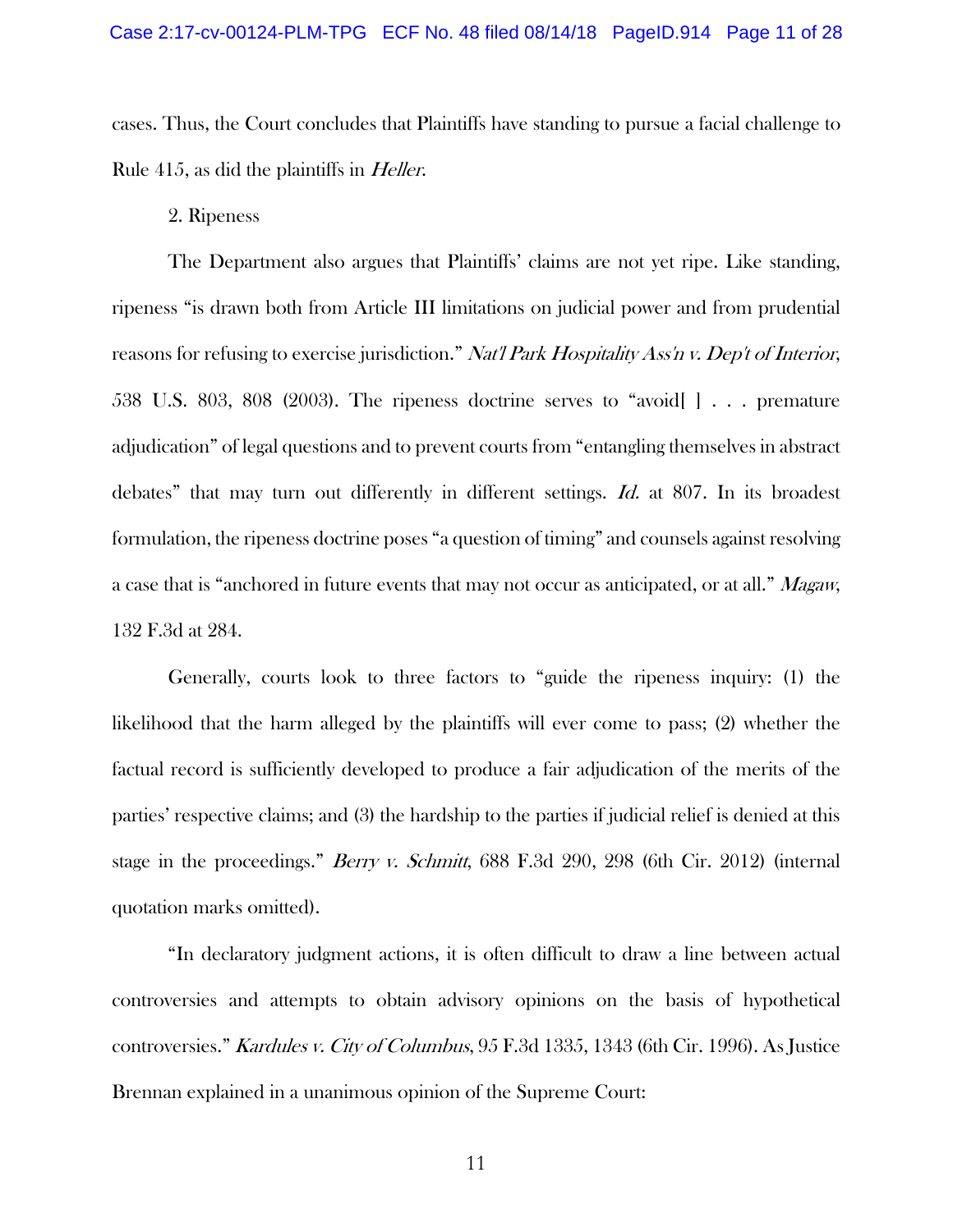The difference between an abstract question and a 'controversy' contemplated by the Declaratory Judgment Act is necessarily one of degree, and it would be difficult, if it would be possible, to fashion a precise test for determining in every case whether there is such a controversy. Basically, the question in each case is whether the facts alleged, under all the circumstances, show that there is a substantial controversy, between parties having adverse legal interests, of sufficient immediacy and reality to warrant the issuance of a declaratory judgment.

Golden v. Zwickler, 394 U.S. 103, 108 (1969) (quoting Maryland Casualty Co. v. Pacific Coal  $\&$  *Oil Co.*, 312 U.S. 270, 273 (1941)). As the *Magaw* court later clarified, "A case is ripe for pre-enforcement review under the Declaratory Judgment Act only if the probability of the future event occurring is substantial and of 'sufficient immediacy and reality to warrant the issuance of a declaratory judgment." *Magaw*, 132 F.3d at 284 (quoting *Golden*, 394 U.S. at 108).

 The Department argues that the Johnsons' claims are unripe because they have not alleged that their foster license was denied or terminated. Thus, Defendant argues that the Johnsons have not suffered an adverse action that would render the matter ripe, so their claims are speculative and insufficient to convey jurisdiction.

 The Court disagrees. Agents of the Department made it clear to the Johnsons that the Department intended to enforce Rule 415—creating a significant possibility of future harm remediable by the Declaratory Judgment Act. And the Johnsons are under a present duty to follow Rule 415. The Department's argument that any harm is speculative is misguided because it misapprehends the "harm" caused by Rule 415. As pleaded, the Johnsons have suffered harm because they have been forced to choose between their Second Amendment rights and their foster care license for fear of enforcement of the Rule.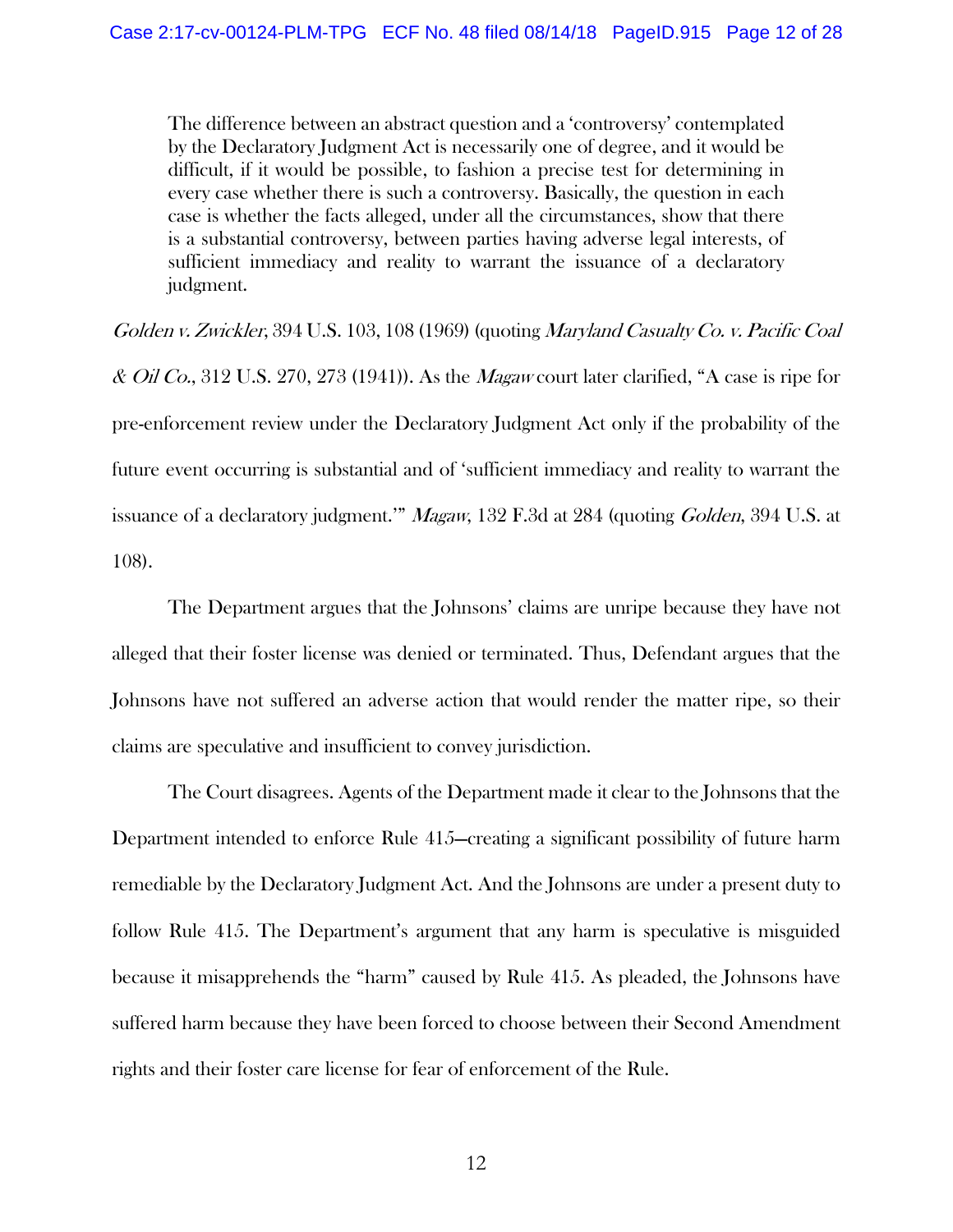#### Case 2:17-cv-00124-PLM-TPG ECF No. 48 filed 08/14/18 PageID.916 Page 13 of 28

 There would also be a significant hardship to the Plaintiffs if judicial review were denied. The Johnsons have demonstrated that the Department intends to enforce its rule. If the Court withheld review, the Johnsons would be forced to risk having their license revoked to vindicate their view of a constitutional right. This is precisely the predicament that the Declaratory Judgment Act was implemented to prevent. See Peoples Rights Org., 152 F.3d at 530–31 (concluding that plaintiffs' claim that Columbus city ordinance violated the Second Amendment was ripe for review under the Declaratory Judgment Act based on pleading that they were "unable and unwilling, given the serious penalties involved," to engage in the prohibited conduct). In sum, the Court finds the claims presented to be ripe for review.

3. Burford Abstention or a Stay for Pending Legislation

The Department also asks the Court to decline jurisdiction in recognition of *Burford* abstention. *Burford* abstention applies only if a federal court's decision on a matter of state law is likely to interfere with the proceedings or orders of state administrative agencies. New Orleans Pub. Serv. Inc. v. Council of New Orleans, 491 U.S. 350, 361 (1989). The Sixth Circuit has squarely foreclosed the Department's theory of *Burford* abstention, ruling that it is inapplicable in cases that do not concern disputed issues of state law and instead involve potential conflicts between state and federal law. Habich v. City of Dearborn, 331 F.3d 524, 533 (6th Cir. 2003). The *Habich* court reasoned that *Burford* abstention was especially inappropriate where "the issue is not merely whether a state law is preempted by federal statute, but whether a state action violated constitutional limits." *Id.* Here, Plaintiffs claim that Rule 415 exceeds constitutional limits on the Second Amendment by forbidding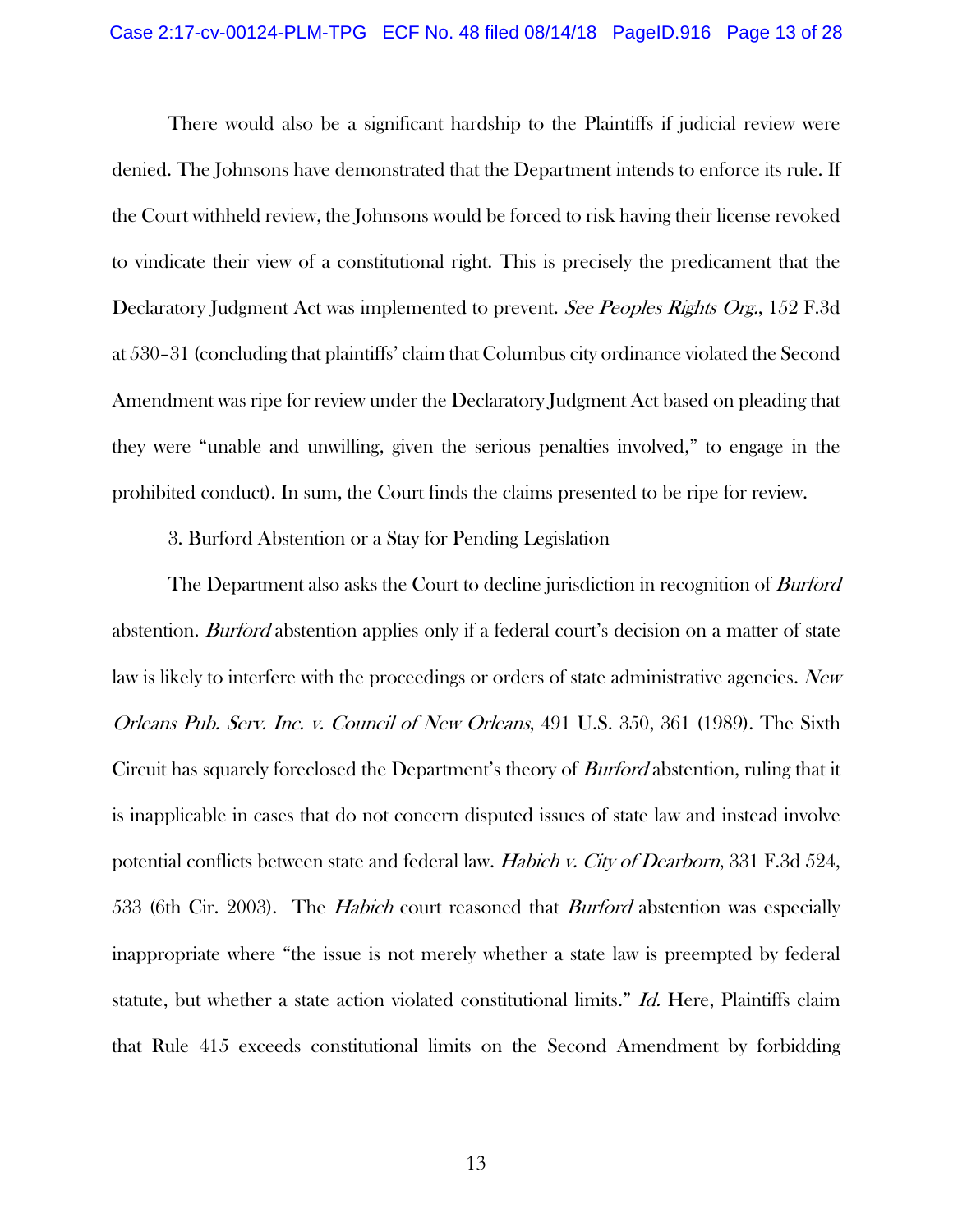#### Case 2:17-cv-00124-PLM-TPG ECF No. 48 filed 08/14/18 PageID.917 Page 14 of 28

possession of functional firearms within the home. Burford abstention is patently inapplicable to such a claim.

 The Department also claims that the Court should stay this action because two bills pending in the Michigan Legislature could moot the case in the future. Unless and until either of the bills become law, they are inconsequential to this action. The Court will not grant the motion to dismiss for *Burford* abstention, and it will not stay the case based on the potentiality of legislation in the future.

 In conclusion, the Court finds that the Johnsons and SAF have established that their claims are presently justiciable—neither standing, ripeness, nor abstention bar judicial review of the claims presented. Accordingly, the Court will proceed to evaluate the Department's arguments that these Plaintiffs have failed to plead a plausible claim for relief. The Court will dismiss the Masons from this action for lack of standing.

## B. Merits

## 1. Second Amendment Claim

 The Court must now proceed to analyze whether Plaintiffs have stated a plausible claim that Rule 415 violates the Second Amendment.

 The Second Amendment declares that "[a] well regulated Militia, being necessary to the security of a free State, the right of the people to keep and bear Arms, shall not be infringed." U.S. Const. Amend. II.

Heller explained that the Second Amendment, at its core, protected the right to bear lawful firearms in the home for immediate self-defense. 554 U.S. at 635. And the Fourteenth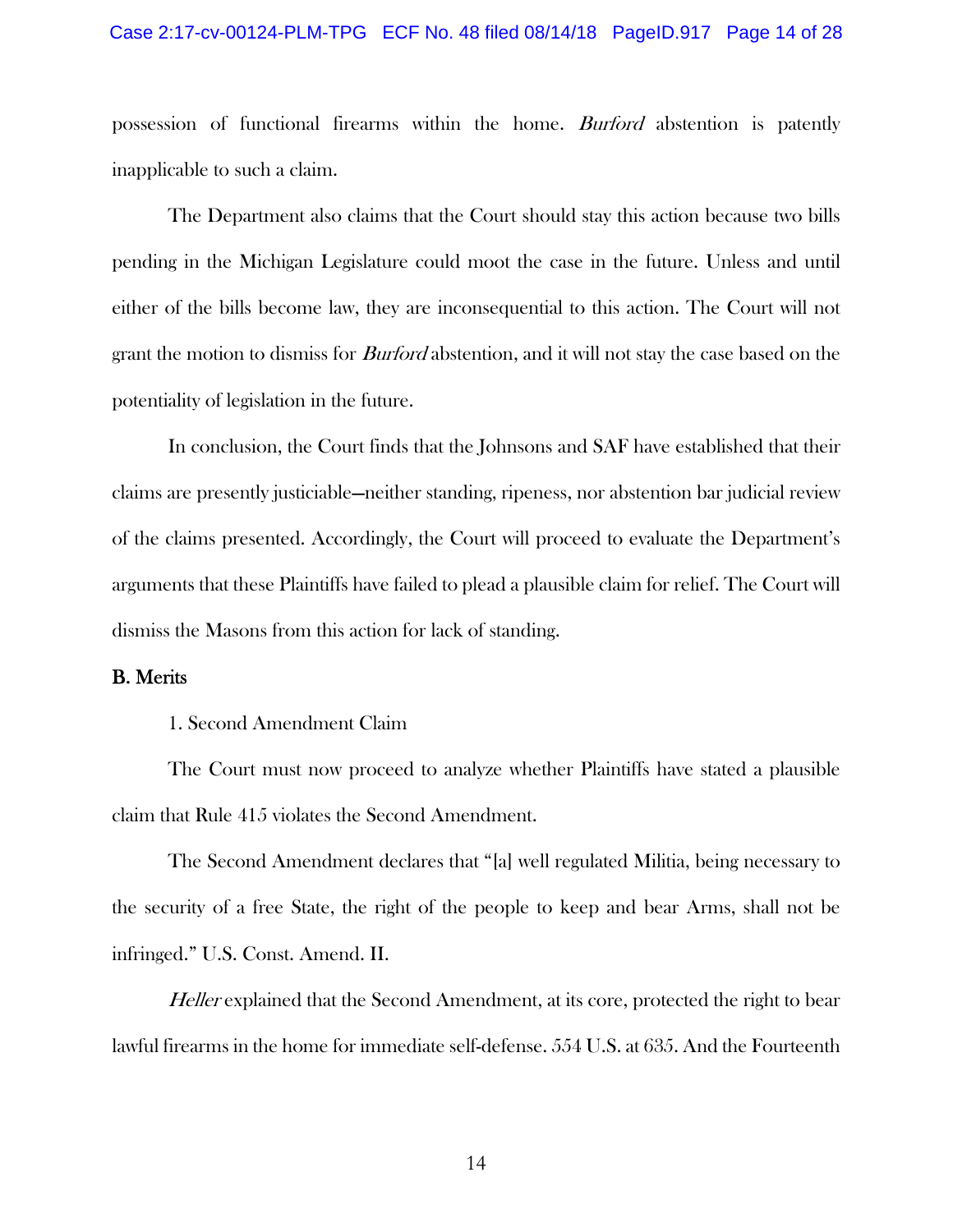Amendment incorporates the Second Amendment so that it is "fully applicable against the States." McDonald v. City of Chicago, 561 U.S. 742, 748 (2010).

In the wake of *Heller*, the lower courts devised a two-step framework for evaluating Second Amendment claims, which has been adopted by the Sixth Circuit. See United States v. Greeno, 679 F.3d 510, 518 (6th Cir. 2012). Under the first prong, the court asks whether the challenged law burdens conduct that falls within the scope of the Second Amendment right, as historically understood. Id. (quoting United States v. Chester, 628 F.3d 673, 680 (4th Cir. 2010); see also Ezell v. City of Chicago, 651 F.3d at 702 ("Heller suggests that some federal gun laws will survive Second Amendment challenge because they regulate activity falling outside the terms of the right as publicly understood when the Bill of Rights was ratified."). If the challenged law regulates activity outside of the historical understanding of the Second Amendment, that is the end of the inquiry because the activity is "categorically unprotected" and not subject to Second Amendment review. Greeno, 679 F.3d at 518.

 If the government cannot establish that the regulated activity falls outside the scope of the Second Amendment, then the Court must proceed to the second prong and determine whether the challenged law is subject to strict or intermediate scrutiny and whether it meets whichever level of scrutiny is appropriate. Tyler v. Hillsdale County Sheriff's Department, 837 F.3d 678, 690 (6th Cir. 2015) (en banc).

a. Step One: Does Rule 415 impinge on a right protected by the Second Amendment?

 The Department first argues that Plaintiffs have failed to state a claim because "nothing in [the] rule bars licensed foster parents from bearing arms to defend the home."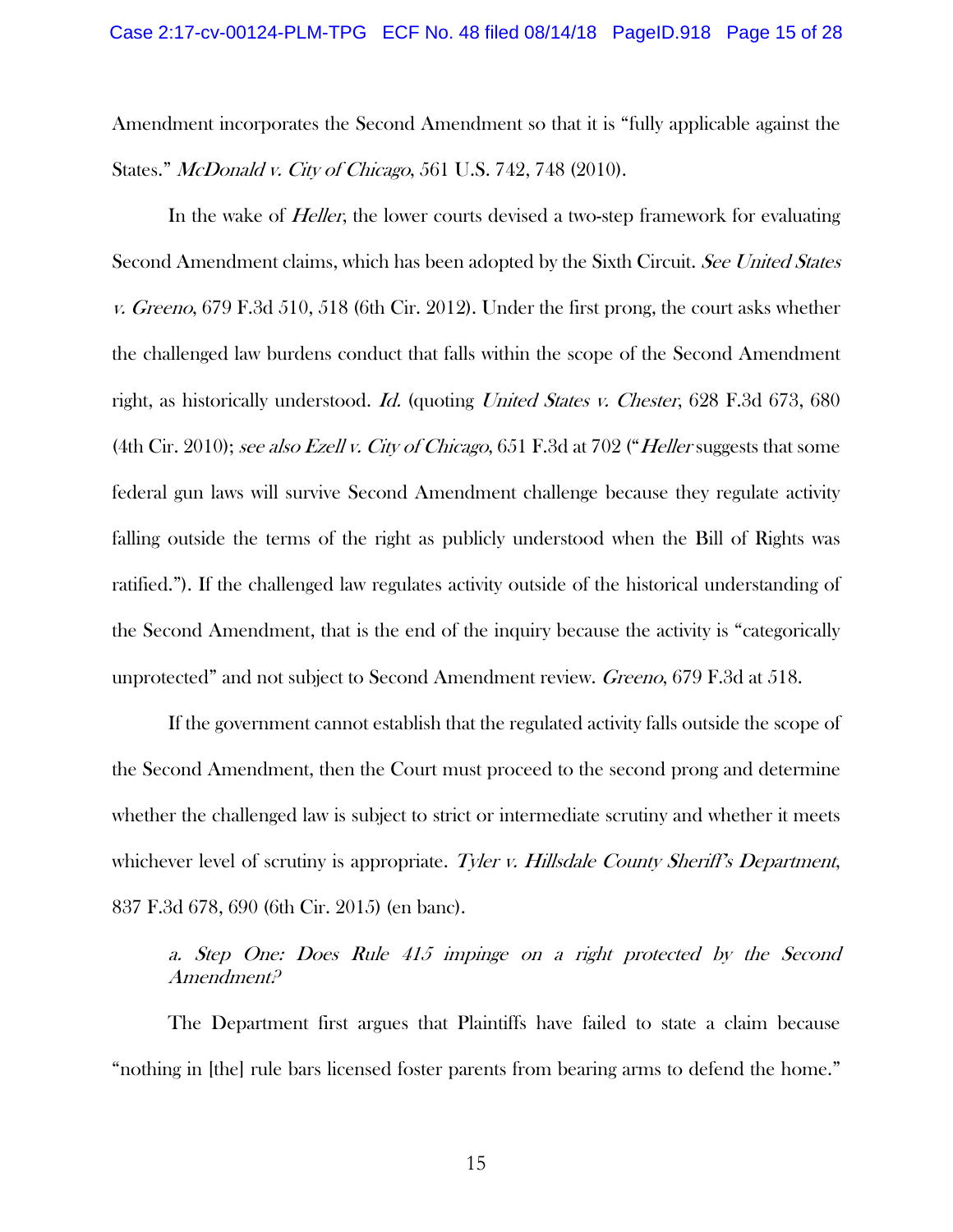(ECF No. 9 at PageID.181.) Instead, it "merely requires that, when not in use, firearms must be safely stored in a foster family home." (*Id.*) Thus, the Department concludes that the unambiguous terms of Rule 415 do not implicate the Second Amendment. Plaintiffs claim that Rule 415 violates the Second Amendment because it requires firearms to be stored in locked gun cabinets or trigger-locked, with ammunition stored in a separate locked location. In their view, these requirements render their firearms useless for purposes of self-defense the core right protected by the Second Amendment as explained in *Heller*.

Once again, the Rule states in its entirety:

R 400.9415 Hazardous materials. Rule 415. (1) A foster parent shall follow the agency's hazardous materials policy.

(2) Dangerous and hazardous materials, objects, weapons, chemicals, medication, or equipment that may present a risk to children placed in the foster home shall be stored securely and out of the reach of children, as appropriate for the age and functioning level of the children.

(3) Firearms are subject to the following conditions:

(a) Stored in a locked metal or solid wood gun safe or

(b) Trigger-locked and stored without ammunition in a locked area.

(c) Ammunition shall be stored in a separate locked location.

(d) A handgun shall be registered. Documentation of the registration of the handgun shall be available for review.

Thus, the first merits question for the Court is whether the conduct regulated by Rule

415 is within the scope of the Second Amendment.

The Court concludes that it is. In *Heller*, the Court confronted a District of Columbia

ordinance that, among other things, required residents to keep their lawfully-owned firearms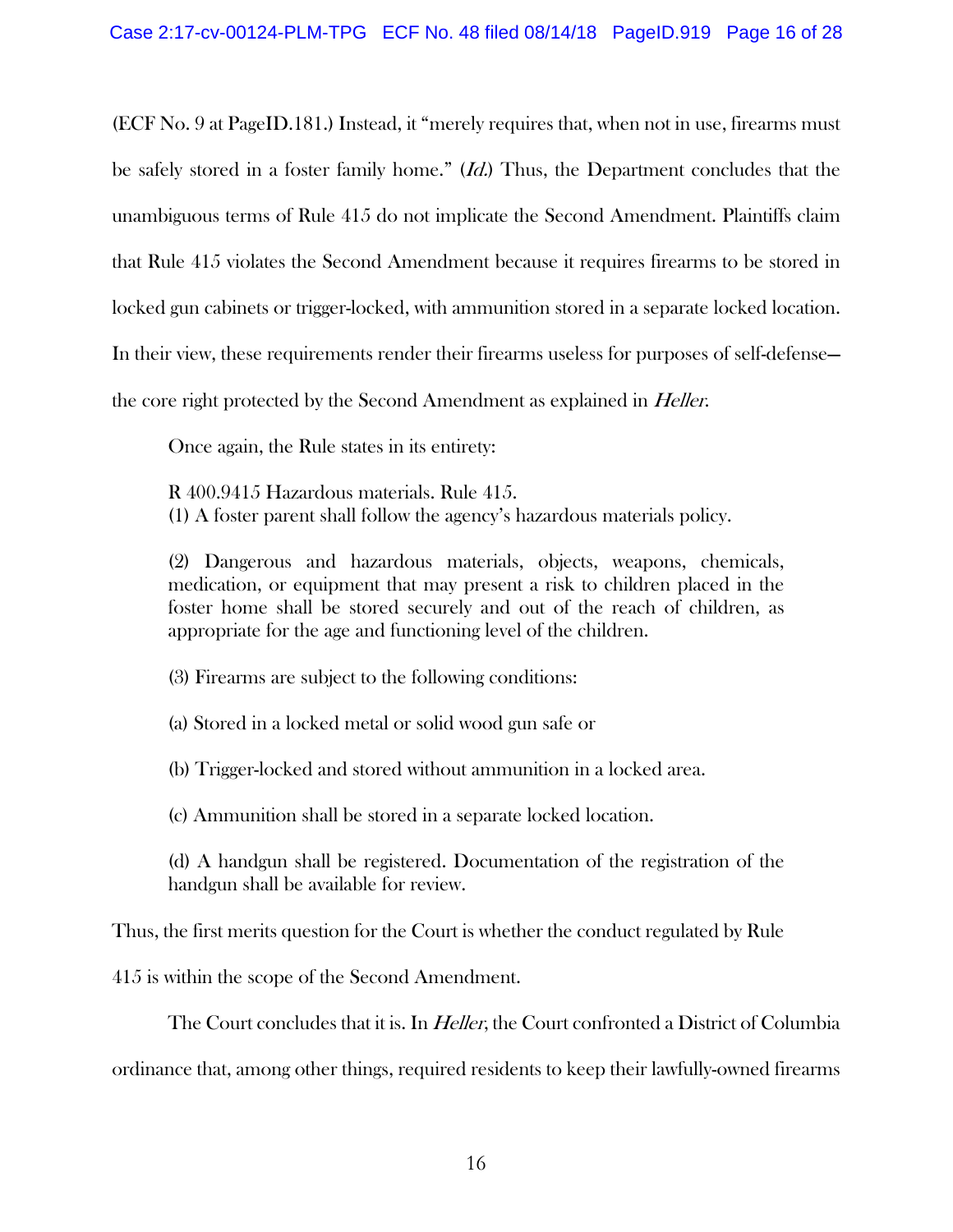"unloaded and dissembled or bound by a trigger lock or similar device" unless located in a place of business or in use for lawful recreational activity. 554 U.S. at 574–75. The Court explained that the Second Amendment right to "keep and bear arms" safeguards the ability of "law-abiding, responsible citizens to use arms in defense of hearth and home." 554 U.S. at 634–35. And therefore, the District of Columbia ran afoul of the Second Amendment by its "prohibition against rendering any lawful firearm in the home operable for the purpose of immediate self-defense." Id. at 635.

 To be sure, Rule 415 is silent as to the use of firearms. It does not prohibit foster parents from carrying them, nor does it require foster parents to handle them in a particular manner. But like the *Heller* ordinance, it regulates how firearms are stored. Compare Rule 415(3)(a)–(c) with Heller, 554 U.S. at 574 (District of Columbia law required lawfully owned firearms in the home to be kept "unloaded and dissembled or bound by a trigger lock or similar device.").

 Storing firearms in an inoperable condition makes them useless for the defense of hearth and home, which implicates the Second Amendment. See Heller, 554 U.S. at 630. The need for self-defense rarely comes with advance notice; it occurs spontaneously, often at times specifically chosen for the expected vulnerability of the intended victim.

 For example, a foster parent cannot "use" a firearm while asleep. Thus, Rule 415 mandates that the gun be stored in a locked gun safe or trigger locked, and the ammunition must be stored in a separate locked location. If, during the night, the need arises for the foster parent to use the gun for self-defense, he or she must now retrieve the weapon from the gun safe, proceed to a "separate locked location" to retrieve the ammunition, and load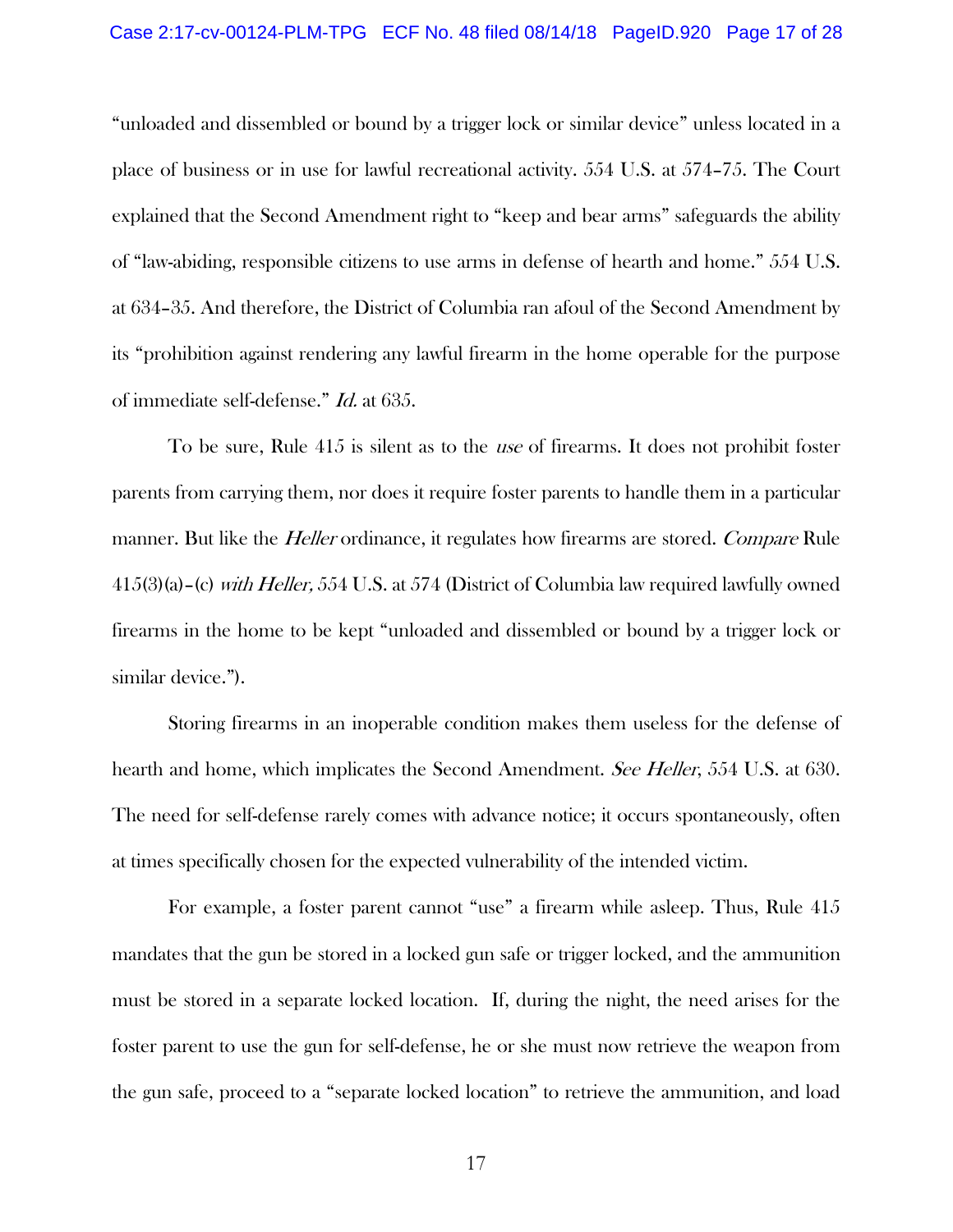the gun. Only then would it be a functional firearm capable of defending hearth and home. Like the *Heller* ordinance, these significant constraints on self-defense within the home clearly implicate the Second Amendment; the Department's argument to the contrary must fail.

 The Department also argues that Rule 415 falls outside the historical understanding of the Second Amendment for other reasons.

In *Heller*, the Supreme Court held the Second Amendment secures "the right of lawabiding, responsible citizens to use arms in defense of hearth and home." But the Court was clear that the right, like other constitutional rights, is "not unlimited" and "include[s] exceptions." Id. at 595. While declining to delineate the full scope of the Second Amendment, the Court did articulate an illustrative list of presumptively lawful regulations:

[N]othing in [this] opinion should be taken to cast doubt on longstanding prohibitions on the possession of firearms by felons and the mentally ill, or laws forbidding the carrying of firearms in sensitive places such as schools and government buildings, or laws imposing conditions and qualifications on the commercial sale of arms.

Id. at 626–27, 627 n. 26.

 The Department argues that Rule 415 fits within two of the presumptively lawful categories of government regulation: (1) possession of firearms in a sensitive area, and (2) the "longstanding tradition of targeting select groups' ability to access and use arms in the interests of public safety, including restrictions based on age." Thus, the Department believes Rule 415 falls outside the scope of traditional understanding of the Second Amendment, which would end the inquiry. The Court does not find either argument persuasive.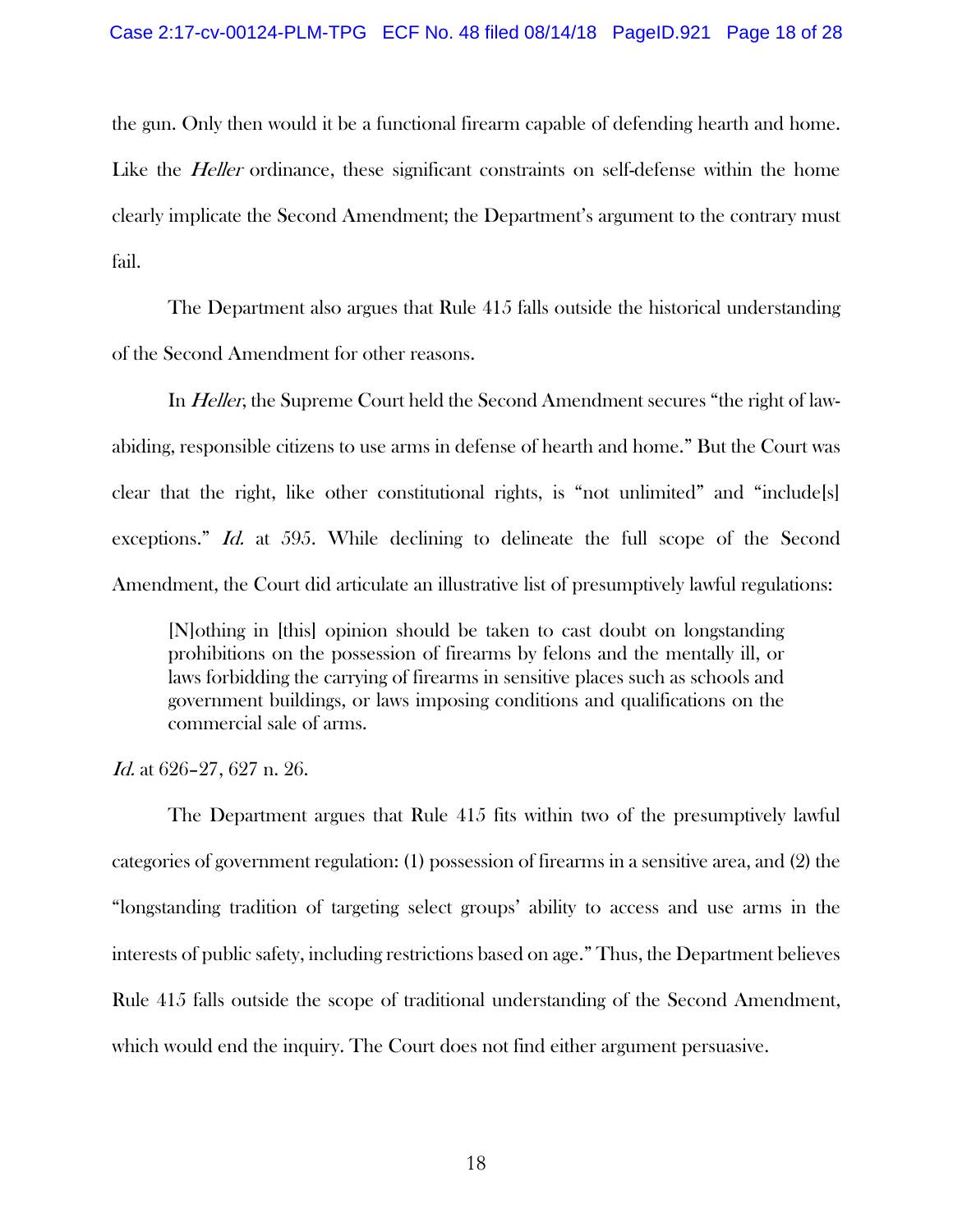#### Case 2:17-cv-00124-PLM-TPG ECF No. 48 filed 08/14/18 PageID.922 Page 19 of 28

 First, The Department argues that foster homes are analogous to schools because "both have temporary control over others' children." (ECF No. 9 at PageID.203.) Public areas fall within the "sensitive place" exception because they are important to the function of government or because the "possessing firearms in such places risks harm to great numbers of defenseless people . . . ." Nordyke v. King, 563 F.3d 439, 459 (9th Cir. 2009).

Foster homes are obviously not such a place. They are *homes*. And considering one's home a "sensitive area" would eviscerate *Heller's* clarification that "the need for defense of self, family, and property is most acute" in the home. 554 U.S. at 628. Certainly, a foster home—like any other home—is not a place where "great numbers of defenseless people" are found. Nordyke, 563 F.3d at 459.

 Second, the Department asserts that, "caselaw allows a complete prohibition of firearms . . . from children." (ECF No. 9 at PageID.204.) The Department relies on a single Fifth Circuit opinion to support its argument. National Rifle Association v. Bureau of Alcohol, Tobacco, Firearms, and Explosives. 700 F.3d 185 (5th Cir. 2012). There, the Fifth Circuit reviewed a federal law prohibiting federal firearms licensees (FFLs) from selling handguns to 18-to-20-year-olds. *Id.* at 192. The law did not prohibit the use or possession of handguns by that group. *Id.* at 191 ("The government is correct that the challenged federal laws do not bar 18–to–20–year–olds from possessing or using handguns. The laws also do not bar 18–to–20–year–olds from receiving handguns from parents or guardians.") After an extensive review of tradition and historical legislation surrounding age-related restrictions on firearms, the court concluded that the conduct at issue—the ability of 18–to–20–year olds to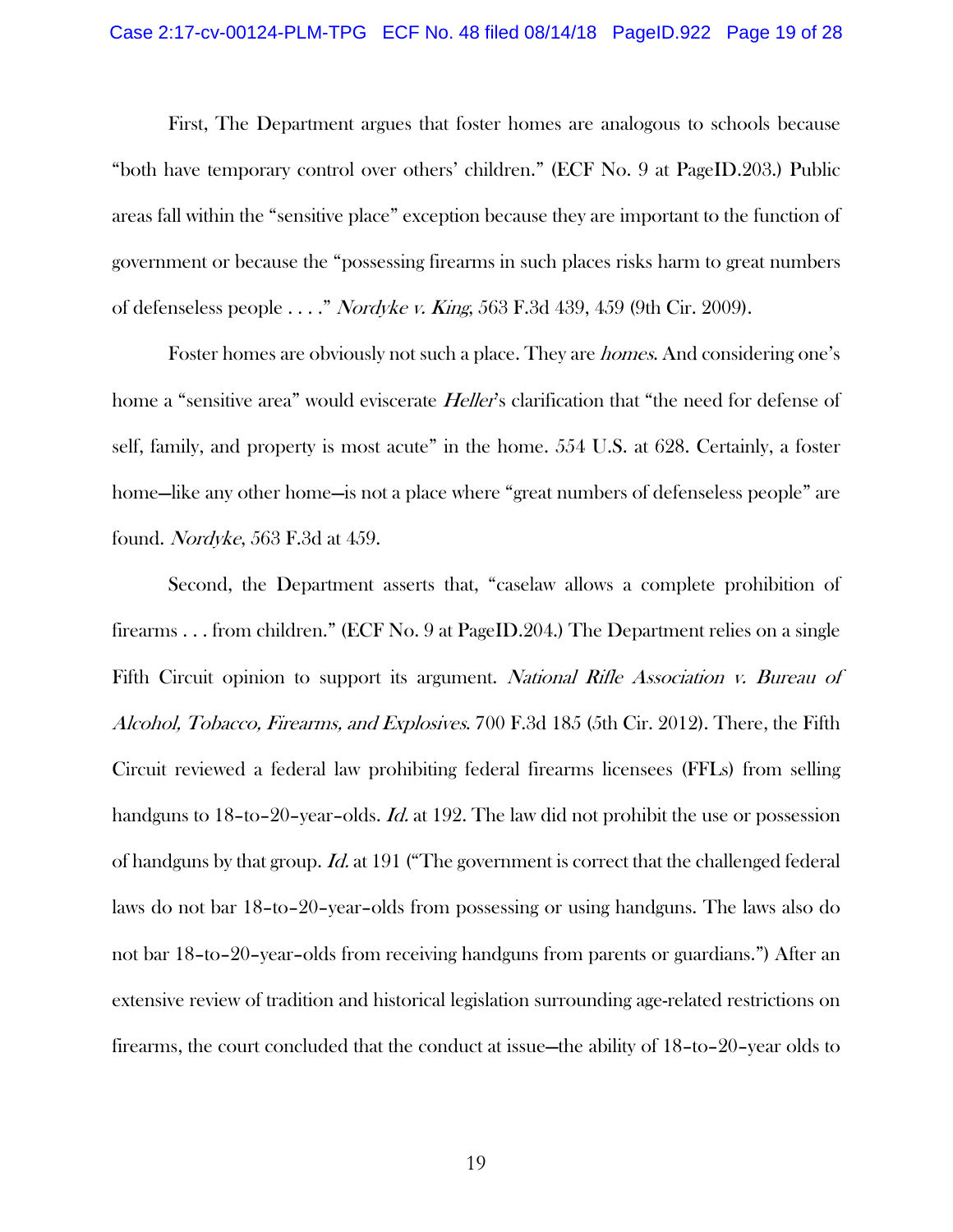purchase handguns from FFLs—fell outside the Second Amendment's protection. Id. at 193– 204.

 For obvious reasons, the Court does not find this case helpful. Rule 415 directly burdens people *outside* of a vulnerable demographic to reach children, and it allegedly prevents them from using firearms in their homes. Such a restriction clearly falls within the Second Amendment's protection.<sup>1</sup> If Rule 415 only prohibited foster children from possessing or using firearms in foster homes, there may not be any constitutional issue. But Rule 415 is not structured like that. Plaintiffs have pleaded that it prevents them—as lawabiding, responsible citizens—from bearing arms to protect their home.

 In short, the Court does not find that the Department has met its burden by showing that Rule 415 is outside the scope of the historical understanding of the Second Amendment.

b. Step Two: Does Rule 415 plausibly fall short of the appropriate level of scrutiny?

 Since the inquiry cannot end at the first step, the Court must "analyze 'the strength of the government's justification for restricting or regulating the exercise of Second Amendment rights." Tyler, 837 F.3d at 691 (quoting *Greeno*, 679 F.3d at 518). To do so, the Court must select and apply the proper level of means-ends scrutiny. *Id.* 

 $^1$  If that is not immediately clear, imagine that the State of Michigan enacted a law requiring law-abiding citizens to keep their firearms dissembled in locked containers if they reside with a convicted felon. While laws preventing felons from possessing firearms are clearly outside the scope of the Second Amendment, this law could not pass muster at step one because it primarily affects conduct that is within the scope of the historical understanding of the Second Amendment. Such a law would then be scrutinized under the appropriate level of means-ends scrutiny. See Greeno, 679 F.3d at 518.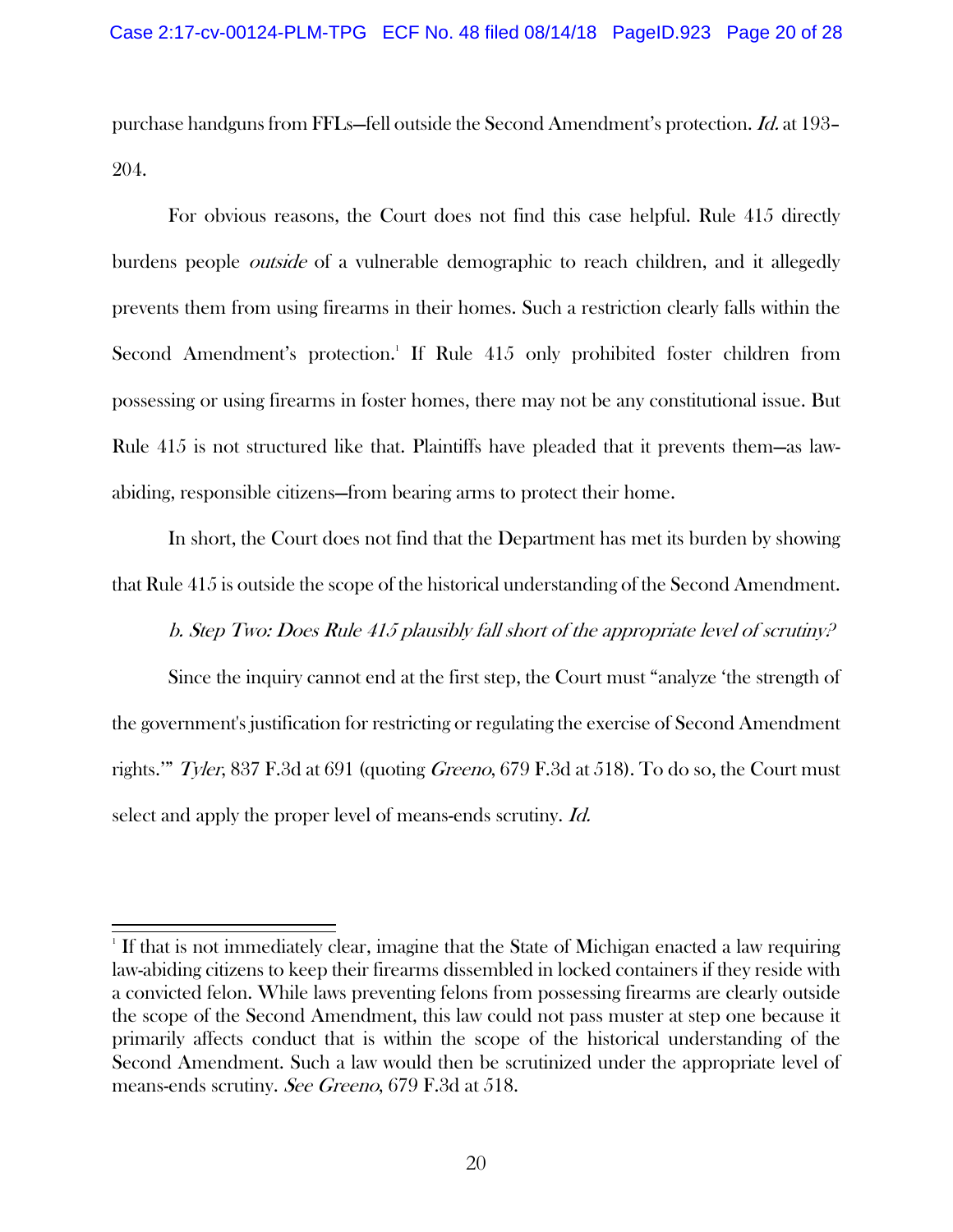The choice of scrutiny is narrower than usual because *Heller* rules out rational basis review. 554 U.S. at 628 n.27 ("If all that was required to overcome the right to keep and bear arms was a rational basis, the Second Amendment would be redundant with the separate constitutional prohibitions on irrational laws, and would have no effect."). Thus, the choice is between intermediate and strict scrutiny. The level of scrutiny is "informed by (1) how close the law comes to the core of the Second Amendment right, and (2) the severity of the law's burden on the right." Tyler, 837 F.3d at 691 (quoting United States v. Chovan, 735 F.3d 1127, 1138 (9th Cir. 2013) (internal quotations omitted)). In other words, "a regulation that imposes a substantial burden upon the core right of self-defense protected by the Second Amendment must have a strong justification, whereas a regulation that imposes a less substantial burden should be proportionately easier to justify." *Heller II*, 670 F.3d at 1252.

 The most relevant discussion of the choice of scrutiny from the Sixth Circuit comes from the court's en banc opinion in Tyler. 837 F.3d 678. There, the plaintiff challenged the federal ban on the possession of firearms by persons who had been committed to a mental institution at any time in the past under 18 U.S.C. § 922(g)(9). 837 F.3d at 682–684. Tyler had been involuntarily committed thirty years prior, after an emotional divorce. Id. at 683.

 The original Sixth Circuit panel applied strict scrutiny to Tyler's Second Amendment claim. 775 F.3d 308, 328–29 (6th Cir. 2014). The court noted that the right to bear arms to protect hearth and home is a fundamental right and that regulations infringing on fundamental rights are usually, but not always, reviewed under strict scrutiny. It analogized between First and Second Amendment rights to conclude that strict scrutiny applied because courts invoked it more frequently than intermediate scrutiny in First Amendment suits. The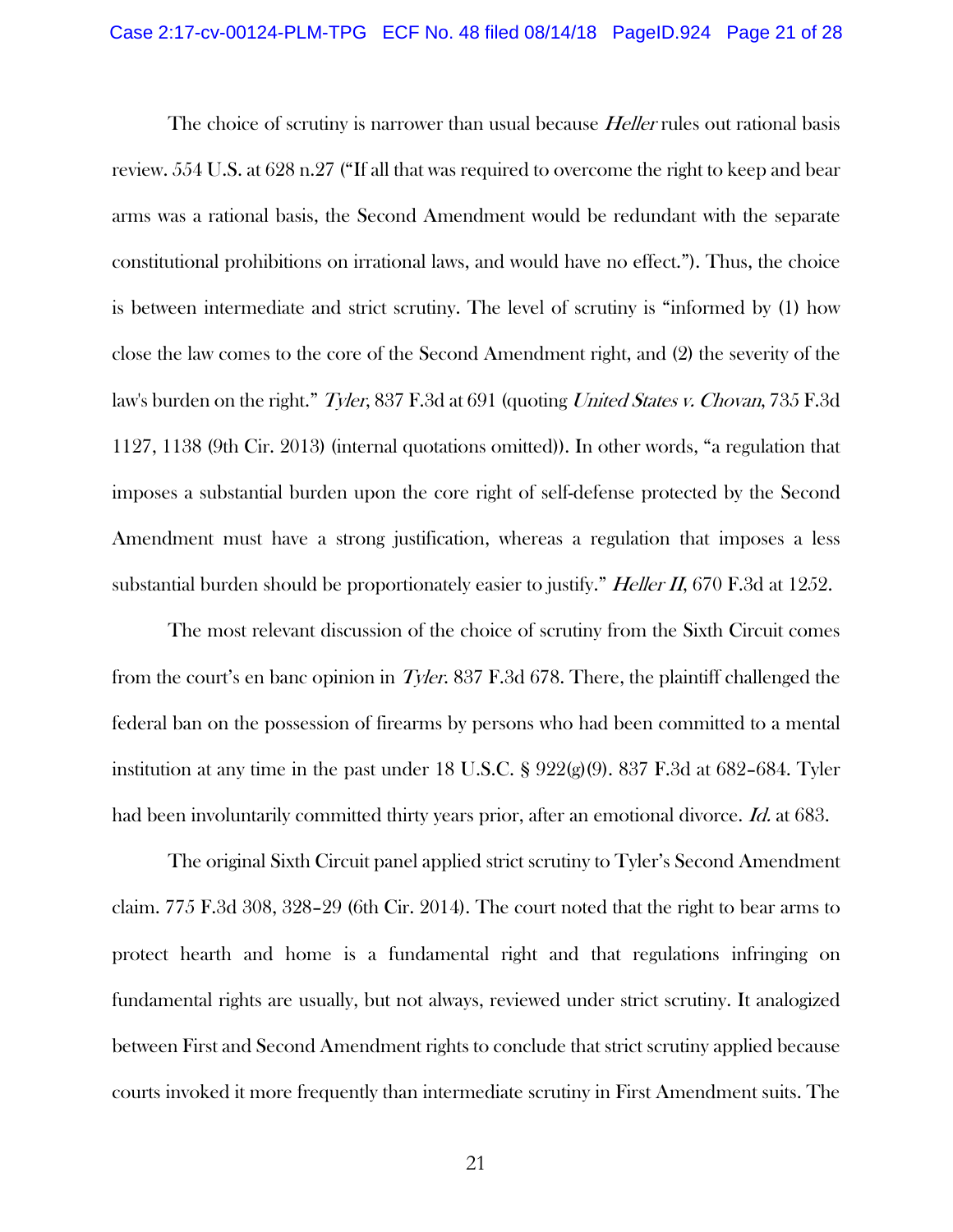court continued, noting that intermediate scrutiny review was similar to the interest-balancing approach proposed by Justice Breyer and soundly rejected by the majority in *Heller*. Finally, and "perhaps most importantly," the court ruled that intermediate scrutiny was inappropriate because it had "no basis" in the Constitution, just as rational basis review is inappropriate for Second Amendment challenges.

 The Sixth Circuit granted rehearing en banc and vacated the opinion. 837 F.3d 678. The lead opinion, written by Judge Gibbons, rejected strict scrutiny because it would "invert Heller's presumption that prohibitions on the mentally ill are lawful." *Id.* at 692. Because the law "burden[ed] only a narrow class of individuals who [were] not at the core of the Second Amendment[,]" it did not strike at the heart of Second Amendment protection, so strict scrutiny would not apply. *Id.* Instead, intermediate scrutiny was appropriate. To date, the Sixth Circuit has never applied strict scrutiny to a Second Amendment challenge under the Greeno framework. But Judge Gibbons was careful to limit the holding in Tyler, cautioning that the court was "not suggest[ing] that strict scrutiny will never be applicable in a Second Amendment challenge to a gun regulation." Id. at n.12; see also Stimmel v. Sessions, 879 F.3d 198, 206 (6th Cir. 2018) (explaining that the preference of appellate courts has been to apply intermediate scrutiny to  $\S 922(g)$  challenges and citing  $Tyl$ en.

 The choice between strict and intermediate scrutiny is an especially close question of law under the facts of this case.

 Rule 415 burdens core Second Amendment conduct because it regulates law-abiding, responsible citizens, and their ability to bear firearms within their home for self-defense. Foster parents are the definition of law-abiding citizens because the Department entrusts the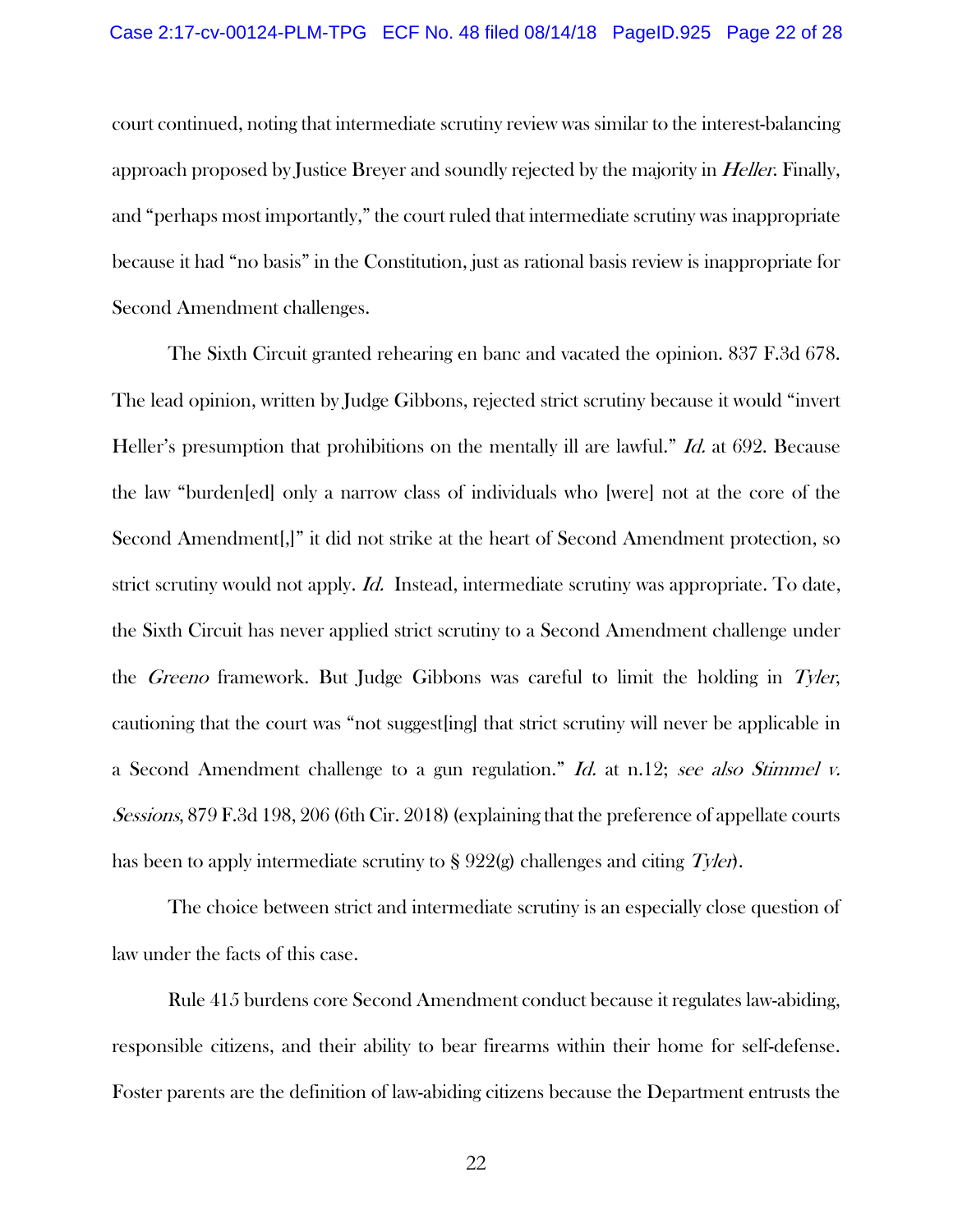care of especially-vulnerable children within its custody to foster parents. It is difficult to conceive of a class of private citizens who receive a greater degree of trust from the government. Therefore, a case can certainly be made that strict scrutiny would apply because Rule 415 (1) affects law abiding citizens; and (2) regulates their ability to bear arms for selfdefense in the home.

 On the other hand, Rule 415 does not burden the public at large; it applies only to a narrow class of citizens who *volunteer* to assume the burdens and benefits of serving as foster parents. In other words, foster parents enter contractual relationships with the State to provide foster services knowing that they must make certain sacrifices—including reduced constitutional protections—to create an appropriate environment for foster children. Cf. Hall v. Sweet, 666 F. App'x 469, 477 (6th Cir. 2016) ("[H]omeowners voluntarily operating a child care business out of their home—knowingly subjecting that home to related regulatory oversight—have a reduced expectation of privacy there.").

 Other considerations also weigh in favor of applying intermediate scrutiny. State agencies in charge of overseeing foster children should be afforded "considerable flexibility" in regulating health and safety concerns. See Tyler, 837 F.3d at 692. And in the most factually- analogous "safe-storage" case, the Ninth Circuit applied intermediate scrutiny. 746 F.3d 953, 959, 966 (9th Cir. 2014), cert denied 135 S. Ct. 2799 (2016) (upholding city-wide "safe storage" ordinance that imposed similar requirements to Rule 415). In light of these countervailing considerations, the Court concludes that intermediate scrutiny is the appropriate standard despite the Plaintiffs' strong argument for the application of strict scrutiny.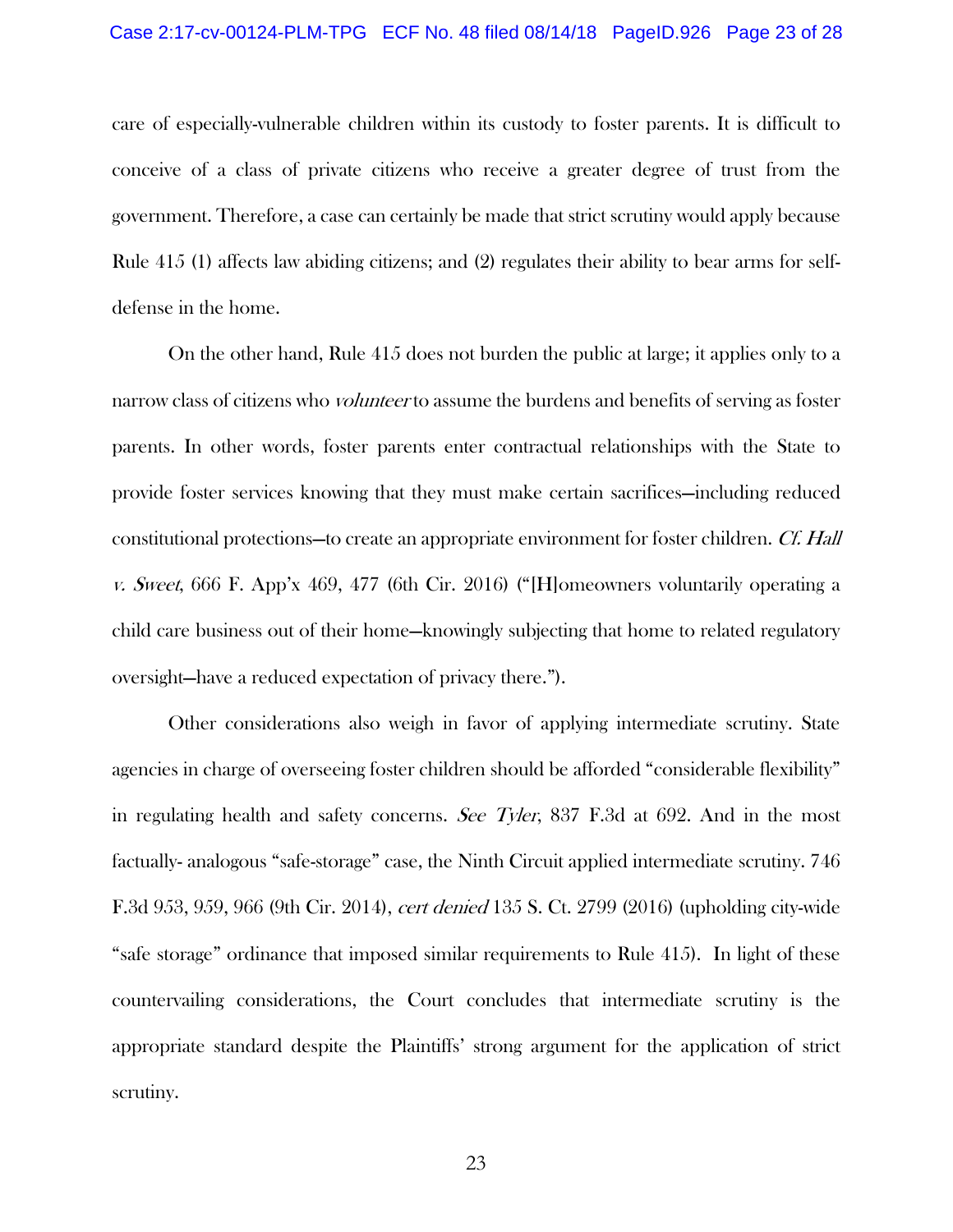#### Case 2:17-cv-00124-PLM-TPG ECF No. 48 filed 08/14/18 PageID.927 Page 24 of 28

 The question therefore becomes whether the Department has carried its burden by showing a substantial (or significant or important) state objective and a reasonable fit between the challenged regulation and the asserted objective. See Tyler, 837 F.3d at 693.

 While all parties agree that the Department's objective of keeping foster children safe from gun violence meets the first prong of intermediate scrutiny, there is significant question as to the relationship between the stated objective and the reasonable fit. Under intermediate scrutiny, "[t]he burden of justification is demanding and it rests entirely on the State." *Id.* at 694 (quoting United States v. Virginia, 518 U.S. 515, 533 (1996)). Generally, courts have required "legislative findings, academic studies, or other empirical data is necessary to support the categorical disarmament of citizens  $\ldots$ ." Id. (citing *Chester*, 628 F.3d at 674).

 Given this case's present posture, the Court is limited to the pleadings and cannot say that the Department has met its burden. Plaintiffs have at least a plausible claim that Rule 415 as presently promulgated is not reasonably related to the Department's important stated objective.2 Thus, the Court will deny the motion to dismiss.

2. Equal Protection

 $\overline{a}$ 

 Plaintiffs also assert that the Department violated their right to equal protection by denying their right and privilege to possess and bear firearms for self-defense based solely on their status as foster parents:

## Count II – Violation of Equal Protection (citations omitted)

¶ 29. [Incorporating the prior allegations in the Complaint by reference]

<sup>&</sup>lt;sup>2</sup> The court notes that the state apparently has not reviewed the contours of Rule 415 since Heller and subsequent cases have been adjudicated.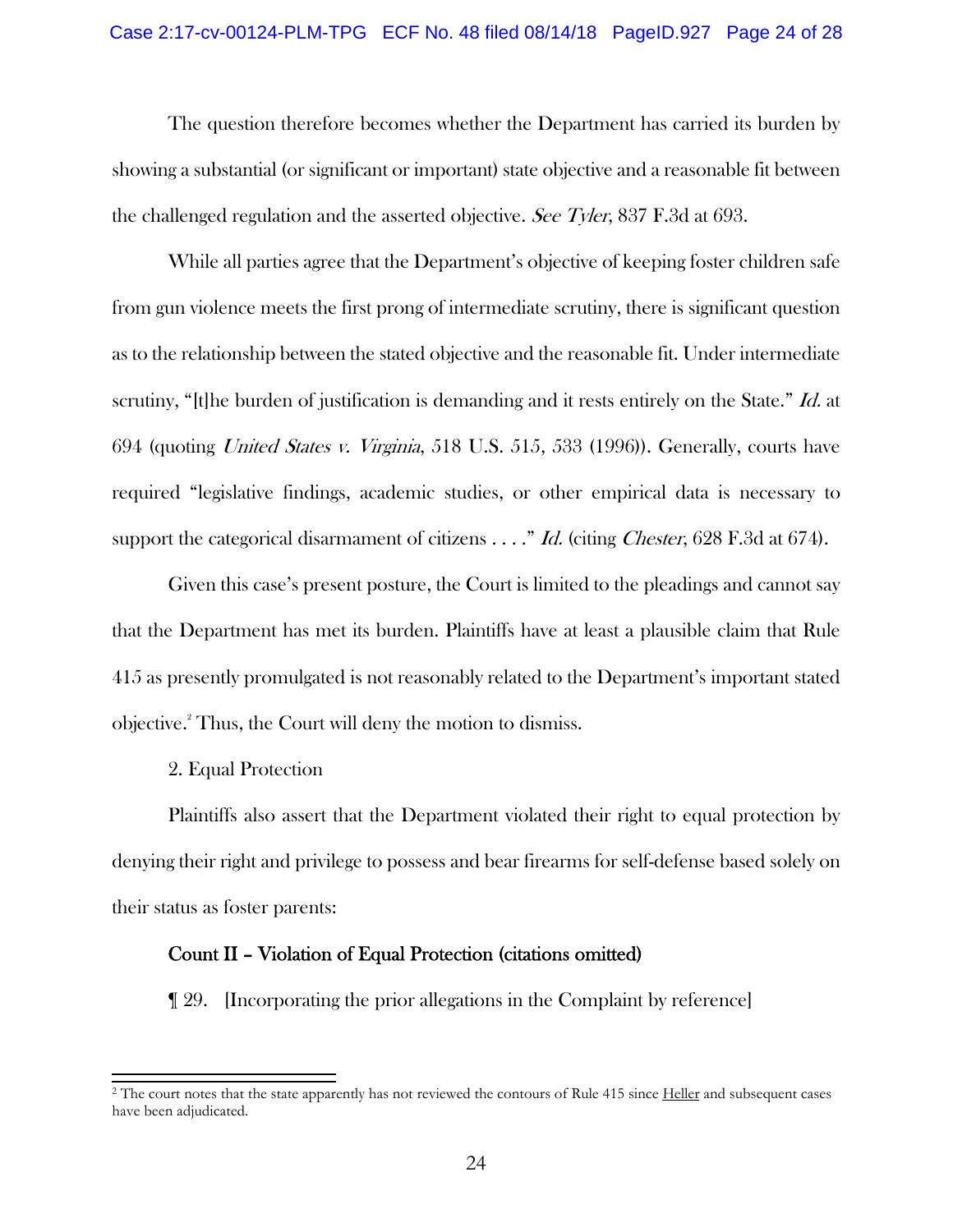¶ 30. The MDHHS policy R 400.9415, and all other Michigan statutory language which restricts foster and adoptive parents, and would-be foster and adoptive parents, the rights and privileges of possessing and bearing firearms for self-defense and defense of family based solely on their status as foster and adoptive parents, on their face and as applied, are unconstitutional denials of equal protection of the laws and are in violation of the Equal Protection Clause of the Fourteenth Amendment to the United States Constitution.

(ECF No. 1 at PageID.9.)

 "To state an equal protection claim, a plaintiff must adequately plead that the government treated the plaintiff disparately as compared to similarly situated persons and that such disparate treatment either burdens a fundamental right, targets a suspect class, or has no rational basis." *Stimmel v. Sessions*, 879 F.3d 198, 212 (6th Cir. 2018) (quoting Ctr. for Bio–Ethical Reform, Inc. v. Napolitano, 648 F.3d 365, 379 (6th Cir. 2011).

 Plaintiffs' equal protection claim cannot survive the motion to dismiss. "It is absurd to assert that foster parents would qualify" as a suspect class because the protection is reserved for "discrete and insular minorities unable to utilize the political process to correct inequalities." Jones v. Ada S. McKinley Community Servs., 1989 WL 105231(N.D. Ill. 1989); see also id. 1989 WL 152352 (holding that no authority supported plaintiffs' position that foster parents constituted a suspect class and ordering plaintiffs' counsel to pay expenses including attorney's fees as sanction under Rule 11 for bringing a frivolous claim). Plaintiffs argue unpersuasively that "the law has evolved" since *Jones* was decided, but cite no caselaw contradicting its holding or suggesting that foster parents are a suspect class. (ECF No. 29 at PageID.636.)

 In addition to the failure to assert a suspect class, the paucity of facts relating to the existence of similarly-situated individuals dooms the Plaintiffs' claim. See, e.g., Hall  $\nu$ .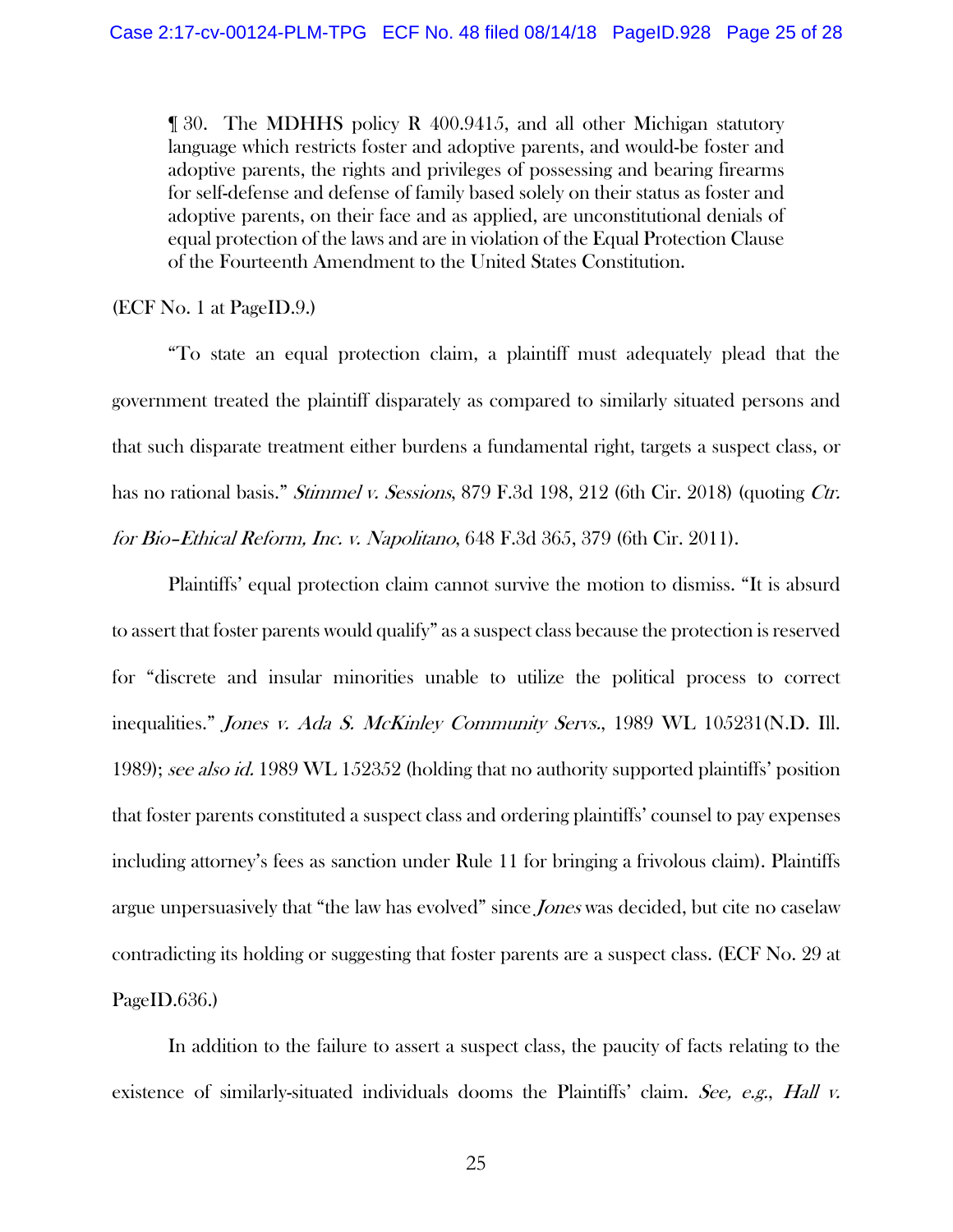Callahan, 727 F.3d 450, 457 (6th Cir. 2013) (dismissing equal protection claim where plaintiffs had not identified similarly situated groups or explained how the contested statute treated them differently than similarly situated individuals). Consequently, the Court will grant the motion to dismiss Plaintiffs' equal protection claim.

3. Substantive Due Process

 Substantive Due Process means that there is a constitutional limitation on government deprivations of life, liberty, or property regardless of the adequacy of pre-deprivation procedures. Does v. Munoz, 507 F.3d 961, 964 (6th Cir. 2007) (quoting Bowers v. City of Flint, 325 F.3d 758, 763 (6th Cir. 2003)). These limitations provide "heightened protection against government interference with certain fundamental rights and liberty interests." Id. (quoting Seal v. Morgan, 229 F.3d 567, 574 (6th Cir. 2000)). "As a result, 'Government actions that burden the exercise of those fundamental rights or liberty interests are subject to strict scrutiny, and will be upheld only when they are narrowly tailored to a compelling governmental interest.'" Id.

But the list of fundamental rights is short and not easily expanded. Seal, 229 F.3d at 575. Thus, "When reviewing a substantive due process claim, [the Court] must first craft a 'careful description of the asserted right . . . ." Doe XIV v. Mich. Dep't of State Police, 490 F.3d 491, 500 (6th Cir. 2007) (citing *Reno v. Flores*, 507 U.S. 292, 302 (1993)). To qualify, such rights must be "deeply rooted in this Nation's history and tradition," Moore v. City of East Cleveland, 431 U.S. 494, 503 (1977), or "implicit in the concept of ordered liberty," such that "neither liberty nor justice would exist if they were sacrificed  $\ldots$ ." *Washington v.* Glucksberg, 521 U.S. 702, 721 (1997).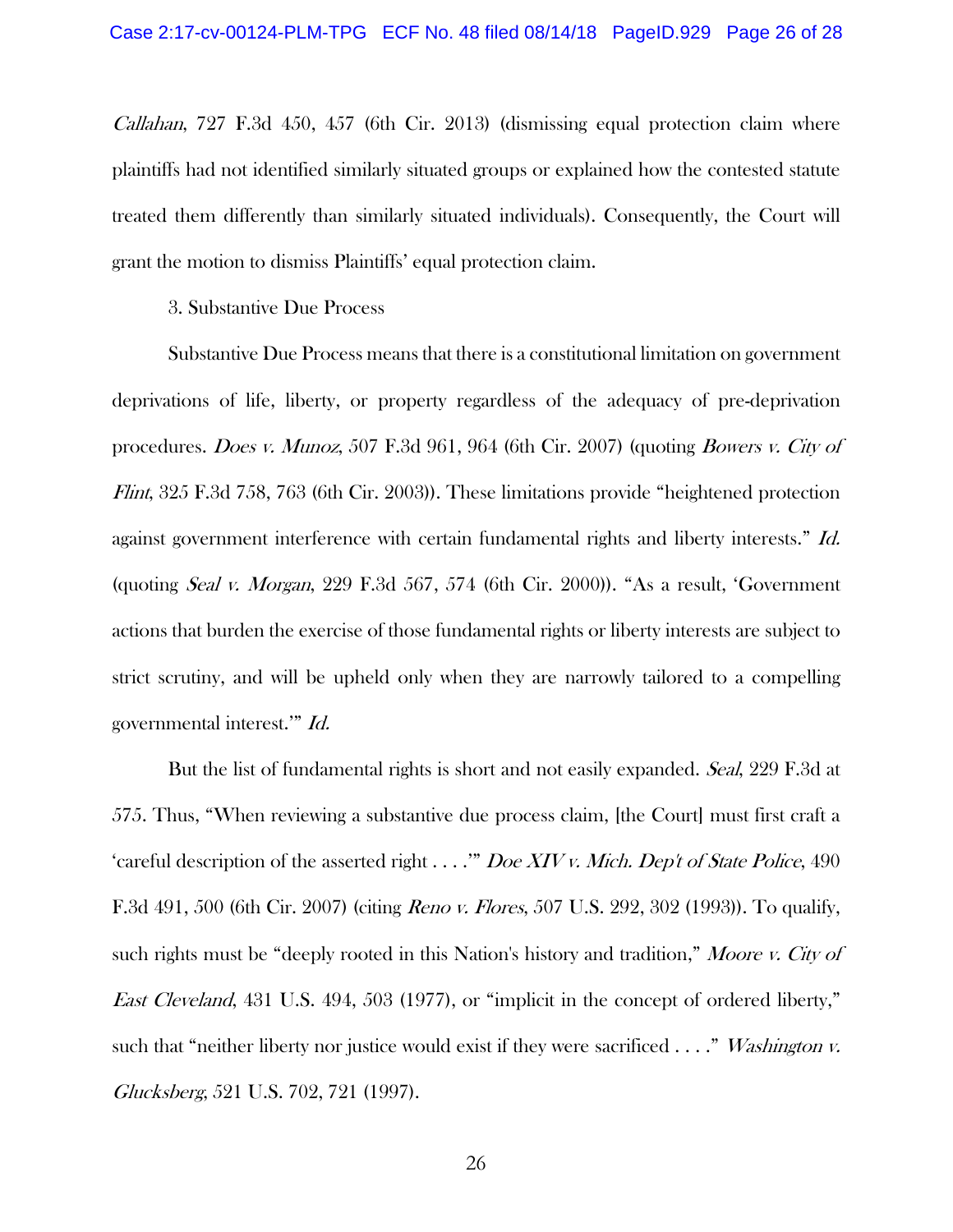Plaintiffs assert that their fundamental right to raise children and their right to armed self-defense are at issue.

 Binding precedent establishes that foster parents have no fundamental right to raise children. See Smith v. Organization of Foster Families for Equality & Reform, 431 U.S. 816, 843 (1977) (concluding that foster families are unlike natural families because they lacked the same blood relationship and were formed through contractual relationships and constructions of state law). Thus, the Supreme Court held that foster parents had no fundamental liberty interest deeply rooted in the Nation's history and tradition. Id. This Court reached the same conclusion a few years later. *Sherrard v. Owens*, 484 F. Supp. 728, 741 (W.D. Mich. 1980) (Hillman, J.), aff'd, 644 F.2d 542, 543 (6th Cir. 1981). While this precedent may be revisited in the future, the Court is bound by it here.

 As to the latter theory, Plaintiffs' Substantive Due Process claim merges with their independent Second Amendment claim because "if a constitutional claim is covered by a specific constitutional provision, . . . the claim must be analyzed under the standard appropriate to that specific provision, not under the rubric of substantive due process." United States v. Lanier, 520 U.S. 259, 272 n.7 (1997) (citing Graham v. Connor, 490 U.S. 386, 393–94 (1989); see also Turaani v. Sessions, --- F. Supp. 3d ---, 2018 WL 2740255 (E.D. Mich. June 7, 2018) (analyzing substantive due process claim relating to gun ownership under the *Greeno* framework). There is no question that the "right to armed self-defense" is within the ambit of the Second Amendment and should not be challenged via Substantive Due Process under the rule promulgated in *Graham* and applied in *Lanier*. Accordingly, the Court will grant the motion to dismiss Plaintiffs' Substantive Due Process Claims for failure